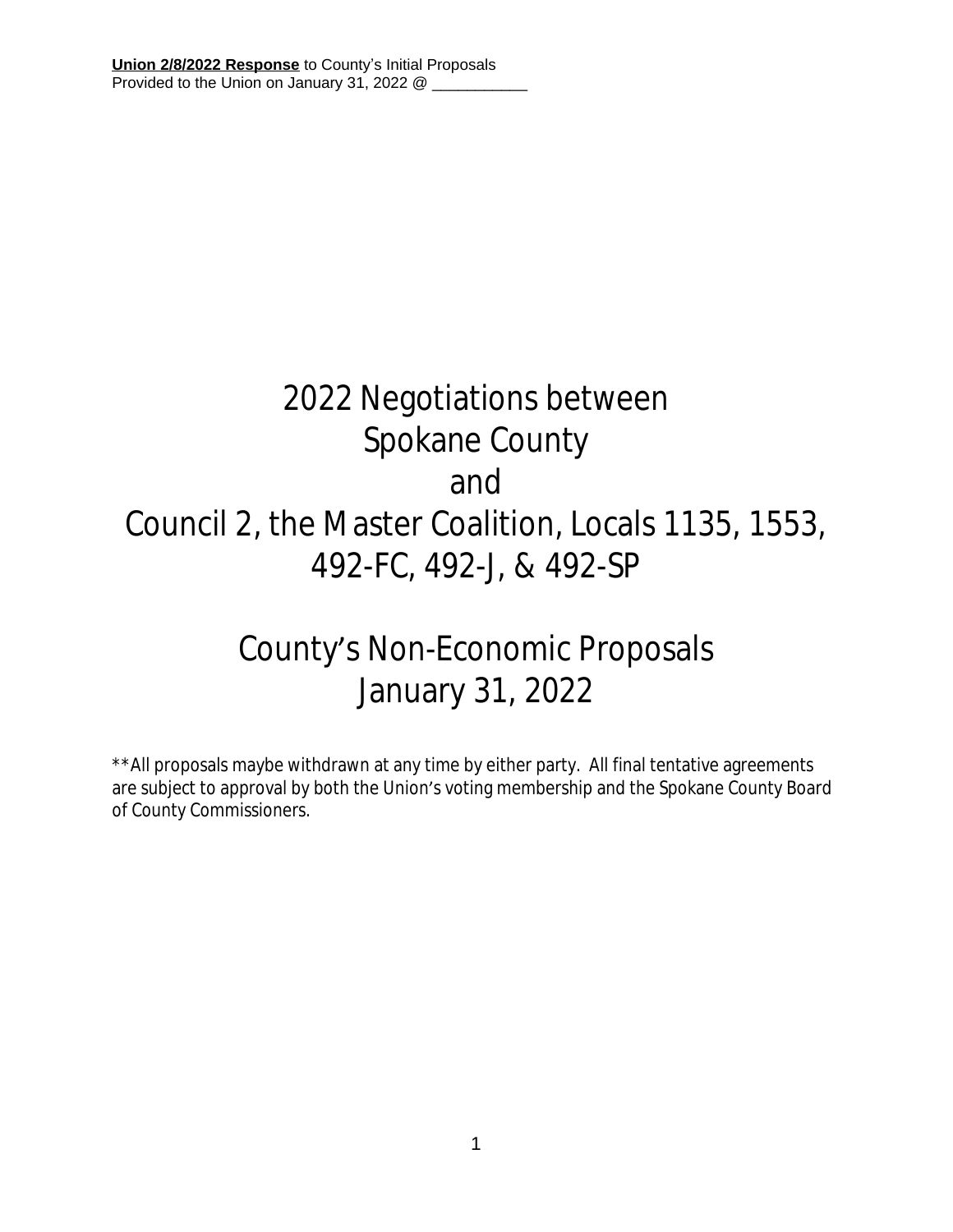### **PREAMBLE**

This Master Agreement is made and entered into by and between Spokane County, referred to as the Employer and Locals 492-J, 492-RF**R FC**, **492-SP,** 1135, and 1553 of the Washington State Council of County and City Employees, affiliated with the American Federation of State, County and Municipal Employees, AFL-CIO, hereinafter referred to as the Union. All items shall be binding for both the Employer and the Union, including those items specifically identified in the individual supplements to this Agreement. **TA**

For purposes of this Agreement, members of Local 1553 who are employed by the Spokane County District Court are employees of Spokane County for purposes of wages and benefits directly related to wages only. For purposes of non-wage related matters, the Spokane County District Court is the employer of said employees and such matters are not governed by the terms of this Agreement.

Unless otherwise specified in the applicable Supplemental Agreement to this Master Agreement, the provisions of this Master Agreement shall be applicable to all employees in the respective bargaining units covered herein.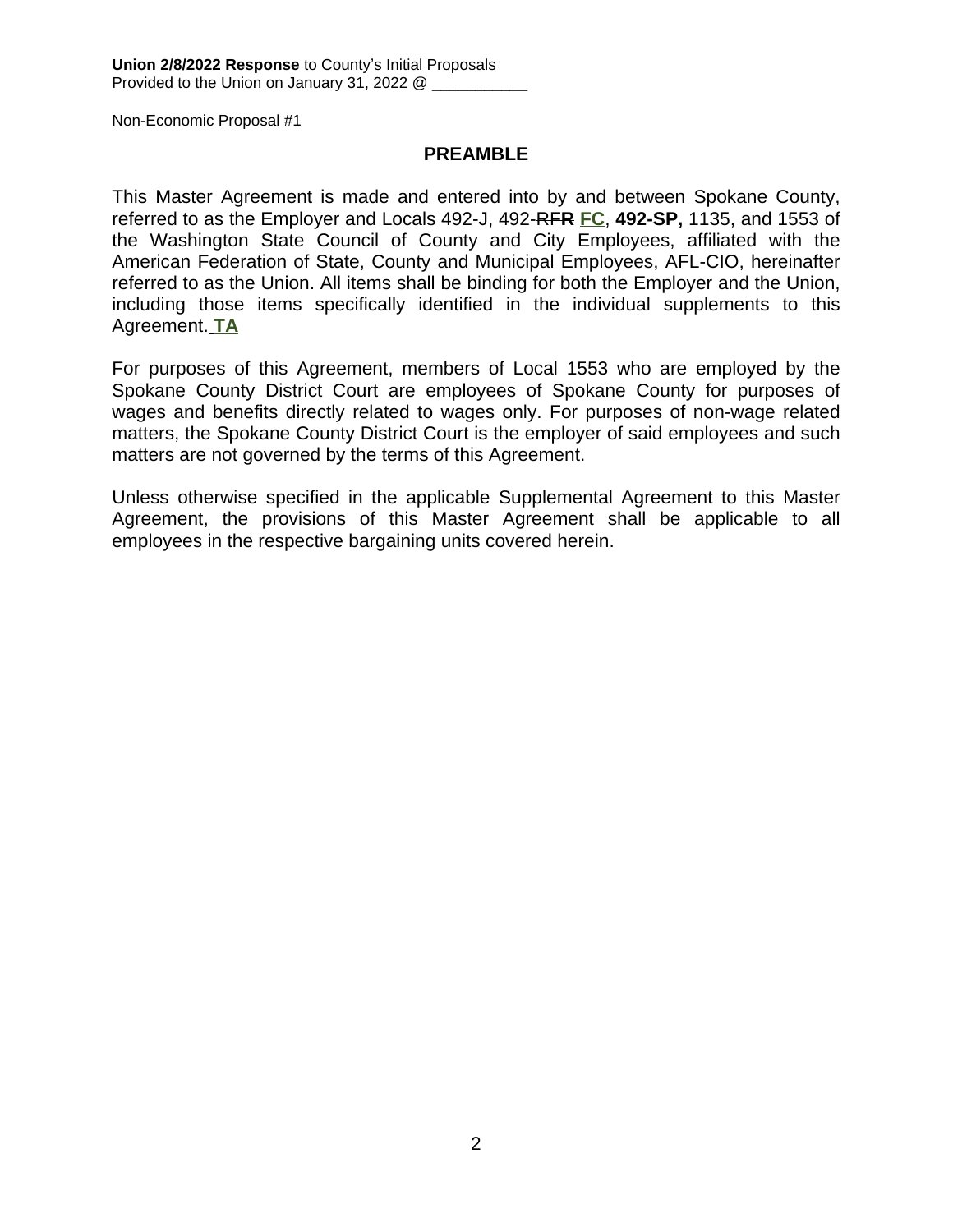### **ARTICLE 4 - UNION RECOGNITION AND BARGAINING UNITS**

**Locals Represented:** The Employer recognizes Locals 492-J, 492-RF**R FC**, 492-SP, 1135, and 1553 of the Washington State Council of County and City Employees of the American Federation of State, County and Municipal Employees, Council 2, AFL-CIO, to be the sole and exclusive bargaining agent for all matters of wages, hours and working conditions over which the Employer is obligated by law to collectively bargain with respect to the employees in positions with in the respective bargaining units represented by the Union as identified in the appendices and the departments identified in the appendices. For District Court, see the Preamble. **TA**

### **4.3.1 Local 1553:**

- 4.3.1.1The Employer recognizes Local 1553 of the Washington State Council of County and City Employees of the American Federation of State, County and Municipal Employees, Council 2, AFL-CIO as the sole and exclusive bargaining representative for the purpose of collective bargaining with respect to wages, hours and working conditions of the regular employees in classifications listed in Appendix #1 in the departments of Assessor; Auditor; Treasurer; Clerk, Purchasing; Office of Pre-Trial Services; Information Technology; Building and Planning; Facilities Maintenance; Parks, Recreation, and Golf; Fair and Expo Center: SCRAPS; 9-1-1 Emergency Communications; Spokane County Juvenile Court Support Staff; Public Defender Support Staff; Prosecutor Support Staff: Veterans Services: Risk Management: and Community Services, Detention Services, Housing and Community Development: Auto Licensing, Election and Medical Examiner, except those who are working in a classification where another bargaining agent has been certified as the bargaining representative. For District Court, see the Preamble. **TA to removing 9-1-1 Emergency Communications, Union rejects removing Risk Management.**
- **4.3.4 Local 492-RFR FC:** The Employer recognizes Local 492-RF**R FC** of the Washington State Council of County and City Employees of the American Federation of State, County and Municipal Employees, Council 2, AFL-CIO, as the exclusive bargaining representative for all regular employees listed in the classifications found in Appendix #4 in the Radio and Identification **Forensic and Crime Analysts** and sections of the Sheriff's Department for the purposes of collective bargaining with respect to wages, hours and other conditions of employment. **TA**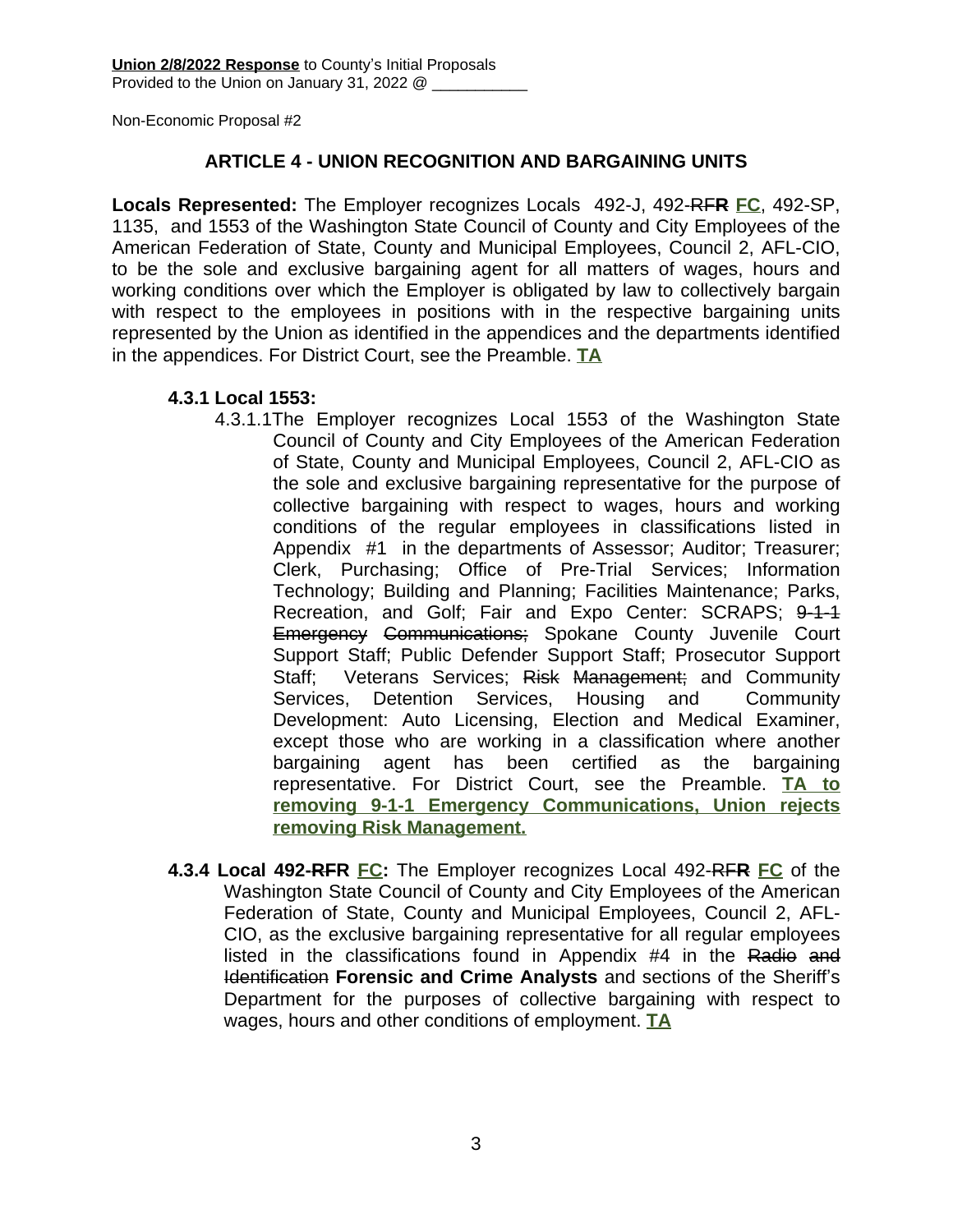### **ARTICLE 5 - UNION SECURITY**

- **5.1** All present employees in a department covered by this Agreement who are members of the Union in good standing, as of the signing of this Agreement shall maintain their membership in the Union as a condition of employment.
- **5.2** All employees in a department covered by this Agreement who are not members of the Union shall be required to join and maintain membership within thirty (30) days of the signing of this Agreement as a condition of employment.
- **5.3** All new employees in a department covered by this Agreement hired after the execution date of this Agreement shall, as a condition of employment, become and remain members of the Union within thirty (30) days after being employed.
- **5.4** Each employee shall be protected by RCW 41.56.122(1).
- **5.5** The Employer shall deduct any Union membership initiation fees, and, once each month, dues from the pay of those employees who individually authorize in writing that such deductions be made. The amounts to be deducted shall be certified to the County Auditor by the Treasurer of the Union, and the aggregate deductions of all employees shall be remitted, together with an itemized statement to the Washington State Council of County and City Employees, and a copy sent to the Local Treasurer, after such deductions have been made.

#### **5.6 Employee Termination**

- 5.6.1 Upon failure of any employee to comply with the provisions of this article, the Union may then notify the Employer of such failure in writing. The Employer shall then notify that employee that they must join the Union as a condition of employment. They shall further inform the employee that failure to comply shall result in termination. Effective date of separation shall be seven (7) working days following the date of receipt of the notice unless the union notifies the employer that payment has been received.
- 5.6.2 The Union agrees to hold the Employer harmless for any and all actions that may be brought against the employer for enforcing the provisions of this Article.
- **5.1 Union Security**

**The Employer recognizes the Washington State Council of County and City Employees, AFSCME, Council 2 and its affiliated locals (hereinafter the Union) as the sole and exclusive bargaining representative in all matters concerning wages, hours, and other conditions of employment for all employees described in the recognition clause.**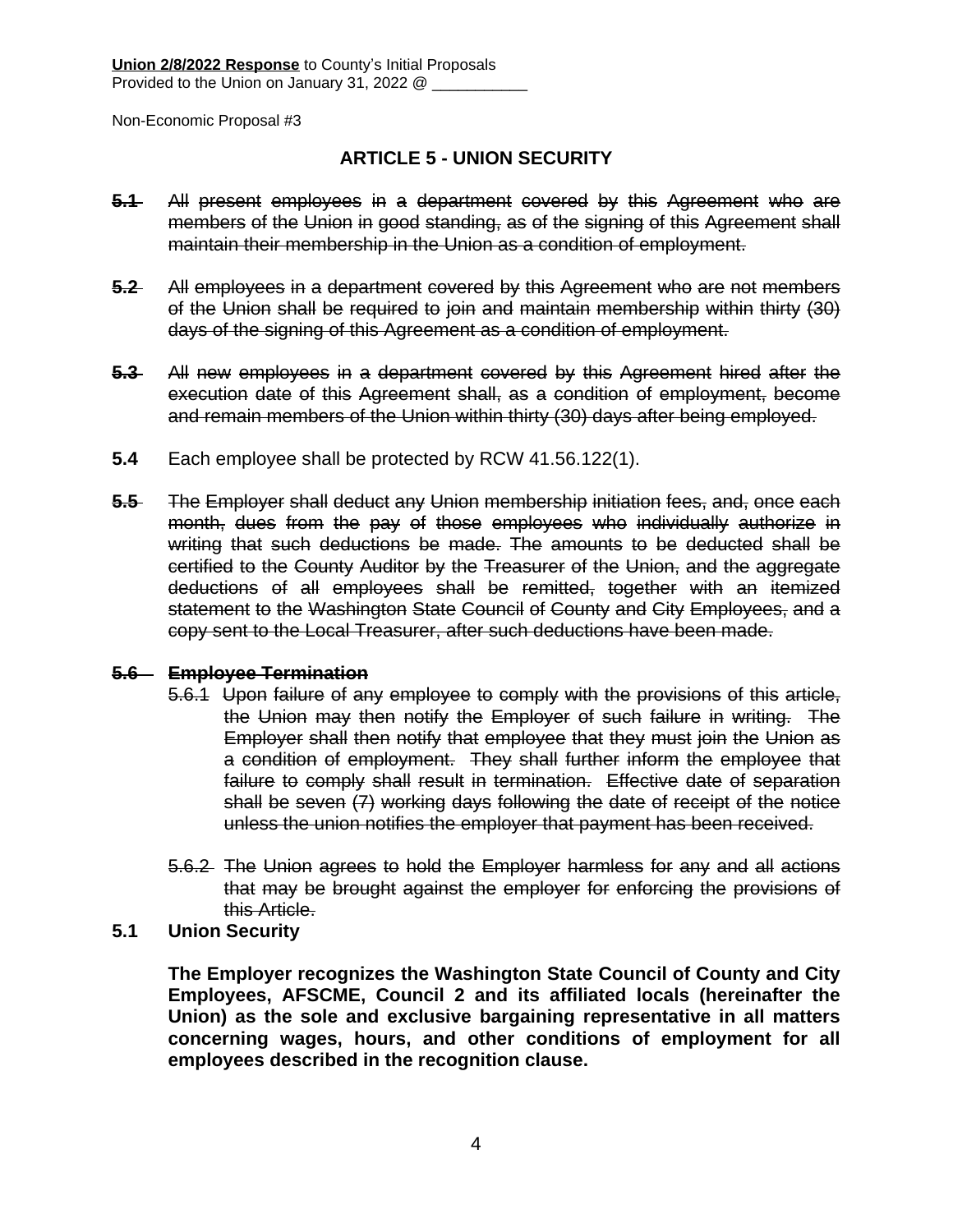**The Employer shall remain neutral when communicating with employees about Union membership and direct the employee to discuss Union membership with either the Local President or a Union Staff Representative.**

**For current Union members and those who choose to join the Union, the Employer shall deduct once each month all Union dues and fees uniformly levied and shall continue to do so for such time and on conditions set forth in the authorization for payroll deduction regardless of the employee's continued membership in the Union. The Employer shall transfer amounts deducted to Council 2. Authorizations for Payroll Deduction and Representation are valid whether executed in writing or electronically.** 

**Upon receipt of the employee's written authorization, the Employer will deduct from the employee's salary an amount equal to the dues required to be a member of the Union. The Employer will provide payments for the deductions to the Union at the Union's official headquarters each pay period.** 

**Forty-five (45) calendar days prior to any change in dues, the Union will provide the Human Resources Department and Payroll Department, the percentage and maximum dues to be deducted from the employee's salary.**

**The Employer shall provide an electronic copy of the Authorization for Payroll Deduction and Representation card via email to** [C2everett@council2.com](mailto:C2everett@council2.com) **within ten (10) calendar days of the employee executing the document. The Union shall provide the Employer proof (written, electronic, or recorded voice authorization) a copy of the Authorization for Payroll Deduction and Representation card via email to** [AuditorPayroll@spokanecounty.org](mailto:AuditorPayroll@spokanecounty.org) **within ten (10) calendar days of the employee executing the document. The Employer shall provide to the Union monthly a complete list of all bargaining unit members that includes: Employee name, work address, home address, work phone, work email, birth date, hire date in current bargaining unit, job classification, department, hours worked and monthly base wage.**

**Union payroll authorization cards are valid whether paper or electronic and the Employer & the Union shall maintain their copies of the Union's Authorization for Payroll Deduction and Representation cards in a secure locations that is are available to the Union for review by either party upon request.**

**An employee may revoke his or her authorization for payroll deduction of payments to the Union by written notice to the Employer and the Union in accordance with the terms and conditions of their signed authorization card. If the Employer determines that it appears that the employee has**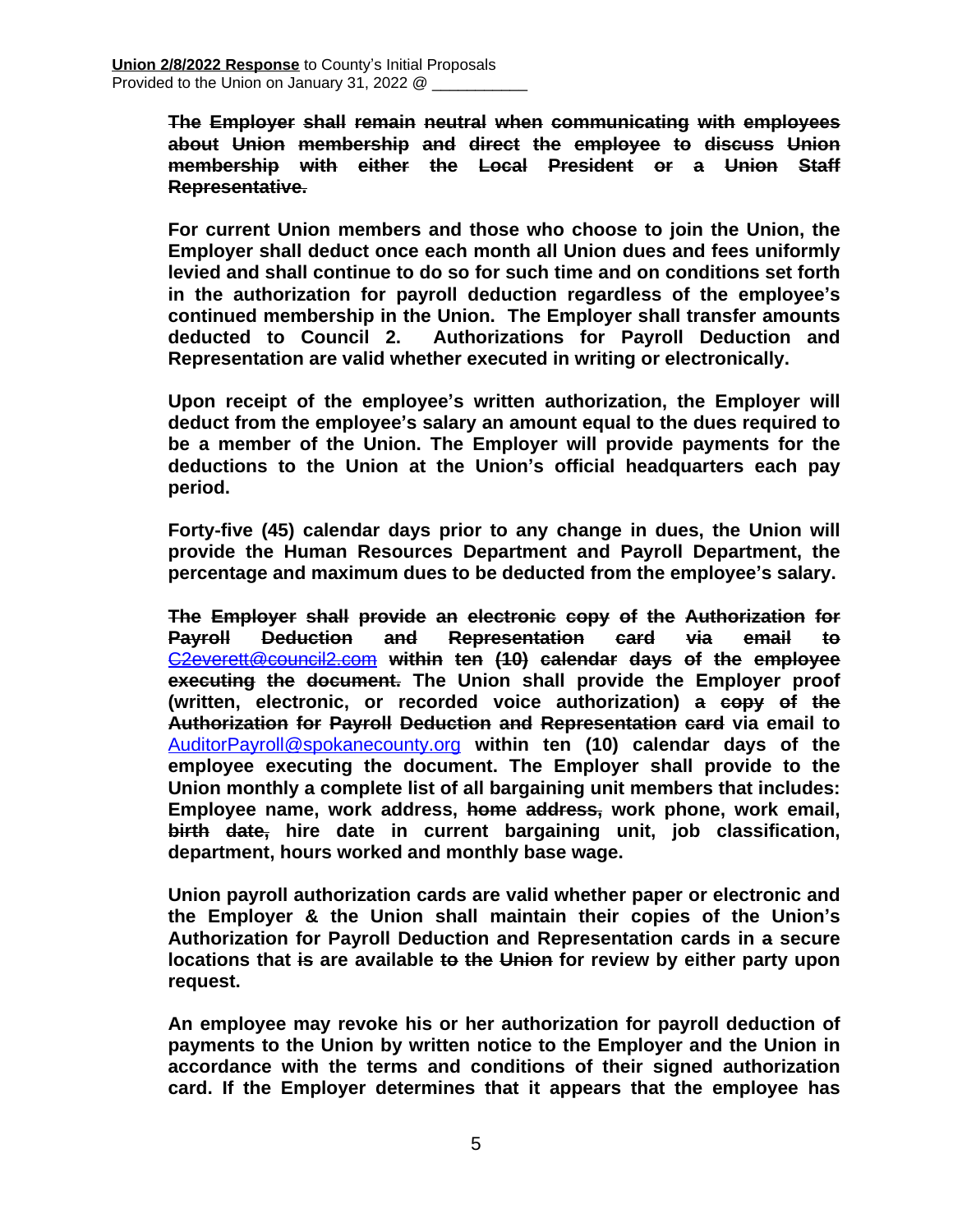**revoked his or her authorization for payroll deduction in accordance with the terms and conditions of their signed authorization card, every effort will be made to end the deduction effective on the first payroll period following their revocation, and not later than the second payroll period. The Union has the right to challenge any employer action to revoke a dues deduction authorization by filing a grievance under the collective bargaining agreement grievance procedure.**

**5.2 P.E.O.P.L.E Checkoff:**

**The Employer agrees to deduct from the wages of any Union member a P.E.O.P.L.E. (Public Employees Organized To Promote Legislative Equality) deduction as provided for in a written or electronically executed AFSCME (American Federation of State, County and Municipal Employees) authorization. An executed authorization may be revoked by the employee at any time by giving written notice to both the Employer and the Union (AFSCME). The Employer agrees to remit any deductions made pursuant to this provision promptly to the Union (AFSCME) together with an itemized statement showing the name of each employee from whose pay such deductions have been made and the amount deducted during the period covered by the remittance. The Employer will transfer amounts deducted to the AFSCME P.E.O.P.L.E. program.**

**5.3 New Hires Orientation:**

**The Employer agrees to notify the Union Staff Representative in writing of any new positions and new employees. At least two (2) working days prior to the orientation of the new employee, Once per month, the Employer shall provide an electronic format list with the names of the employees, job title, local affiliation and Department. A Union official shall, at no loss of pay, be granted up to thirty minutes, unpaid, to meet with the new employee(s), if they so choose, at a time that is mutually agreeable between the Union and the Department. at the conclusion of the orientation presentation, to provide each new employee a basic overview of the employees' rights and responsibilities regarding Union membership, dues authorization and Union insurance.**

**5.4 Union Indemnity:**

**The Union will indemnify, defend and hold the Employer harmless against any claims made and against any suit instituted against the Employer which may arise by reason of any action taken by the Employer to comply with the provisions of this Article, including reimbursement for any legal fees or expenses incurred in connection with such action. The Employer will promptly notify the Union in writing of any claim, demand, suit or other**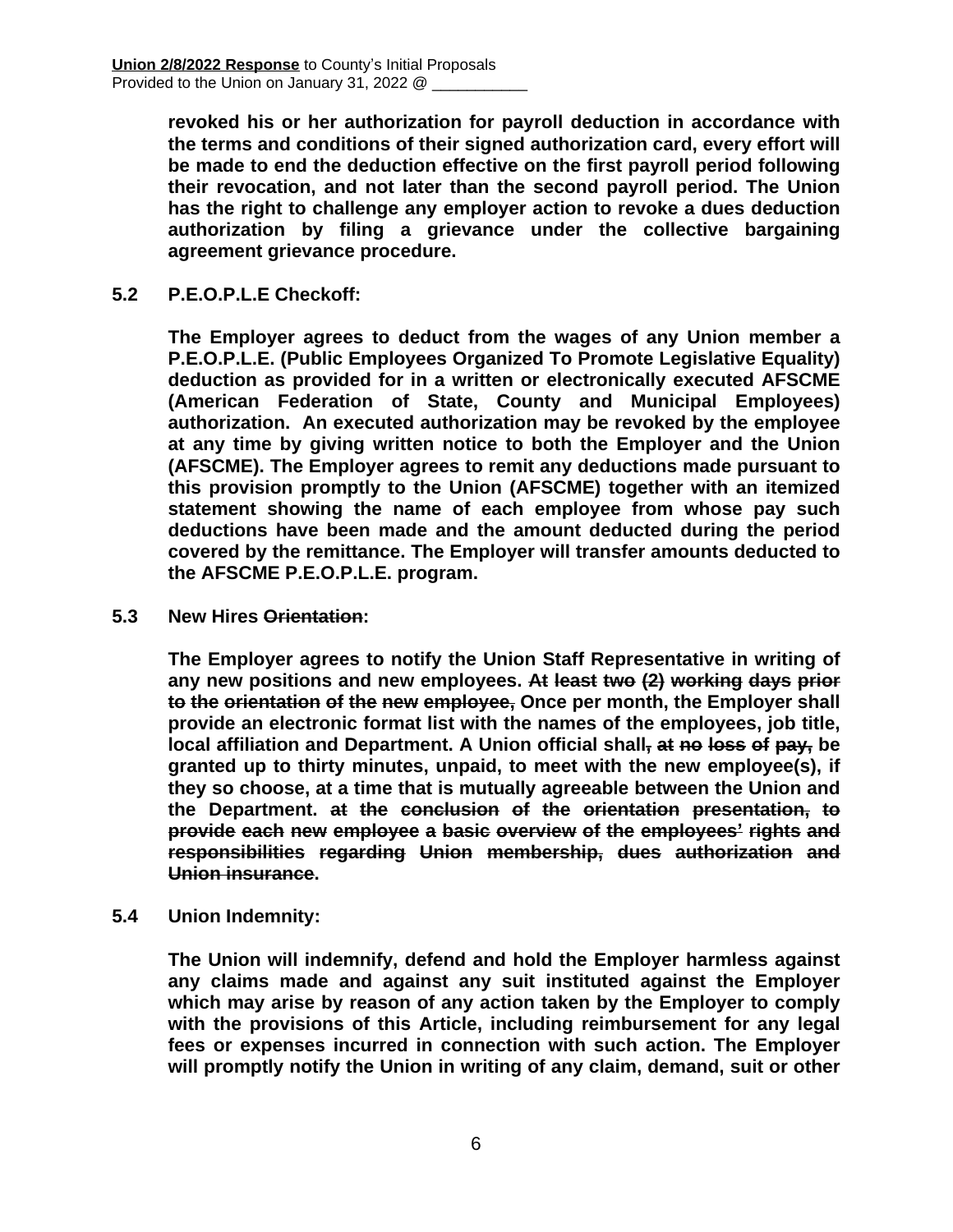**form of liability asserted against it relating to its implementation of this article.**

**No response by Union to Article 5-Union Security, 5.1-5.4**

### **5.7 Definitions**

- **5.7.1 Regular Employee**: An employee who has successfully completed their probationary period. The term of the probationary period is twelve (12) months. **This period may be extended to account for any leave of absence, paid or unpaid, that the employee may take.** 1950 actual hours worked if work a 37.5 hour work week or 2080 actual hours worked if work a 40 hour work week. This probationary period will supersede supplemental labor agreements if less of a probationary period is contained in the supplemental labor agreement.
- **5.7.2 Full Time Employee:** A regular employee who regularly works a minimum of a **37.5 hours per week** 162.5/173 hours per month on a continuing basis.
- **5.7.3 Part Time Employee**: A regular employee who works less than a 162.5/173 and more than 81.25/86.5 hours per month on a continuing basis and receives benefits on a true pro-rated basis.
- **5.7.4 Job Share:** Two or more regular employees who share the duties, responsibilities of a job specification and normal work hours of a single, full time position. Not all positions lend themselves to this arrangement and Job Share requires approval from the Elected Official/Department Head.
- **5.7.5 Percentage Employees**: An employee who works less than **37.5 hours** the regular full-time work week (37.5 or 40 hours) on a continuing basis. Percentage employees require a separate signed agreement between the Union, employee and Elected Official/Department Head.

**Union rejects changes to 5.7- Definitions, 5.7.1-5.7.5.**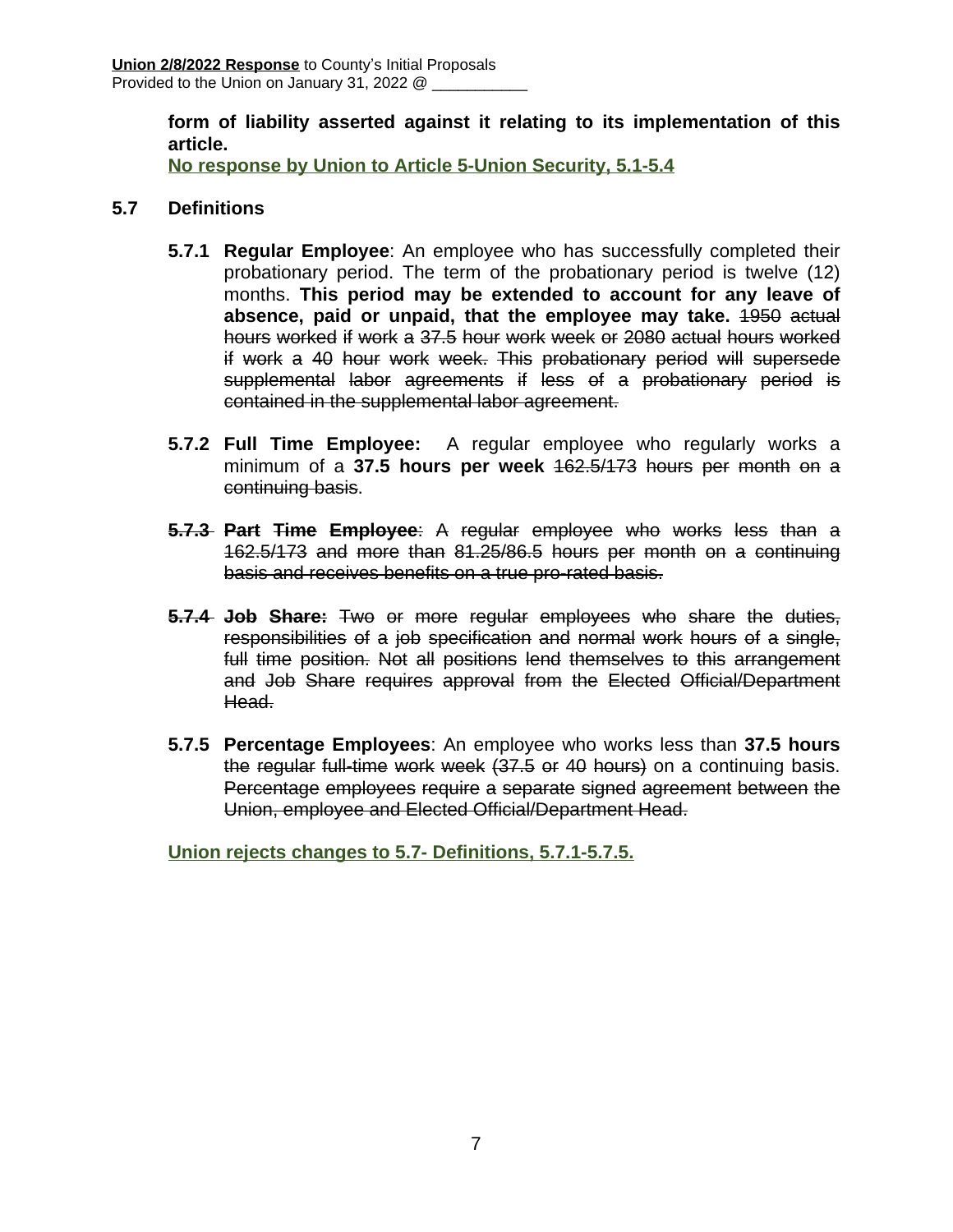### **ARTICLE 6 - UNION/MANAGEMENT RELATIONS**

6.3.1 The employers will provide the union(s) with official written notice of their intent to make changes that fall within the terms of Article 6.3. This notice will provide the union(s) with the intended changes and target implementation date but will be no less than **seven (7) twenty-one (21) calendar days four** (4) weeks prior to the target implementation date.

This four (4) week **seven (7) twenty-one (21) calendar day** period is provided as a comment period for the unions(s) to meet with the employer, make comments/suggestions or negotiate if applicable. The Union and Employer recognize that a timely resolution is in the interest of all parties. All efforts shall be made to resolve issues in a timely manner. Time frames may be extended by mutual agreement. **Union Counter Proposal.**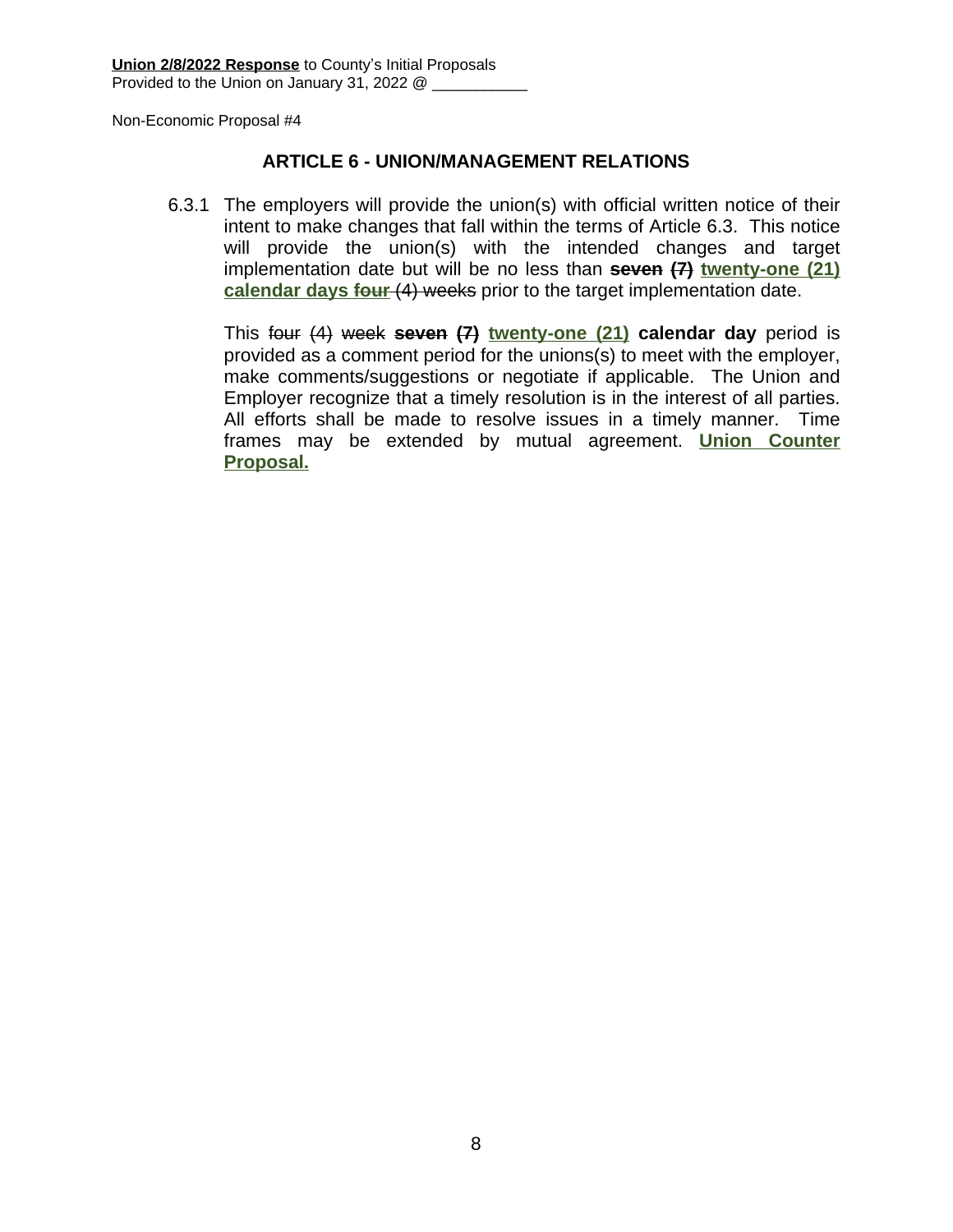### **ARTICLE 7 - UNION ACTIVITIES/FUNCTIONS/BUSINESS**

**7.1 Notice and Authorization of Union Representatives:** The Union agrees to provide an updated list to elected officials, department heads and Human Resources of who is authorized to represent the Union in any matters outlined in this article. An "authorized representative" is one who is appointed or elected by their Local Union. Prior supervisor approval shall be obtained whenever possible for absences from the workplace. Such approval shall not be unreasonably withheld. Absences from the workplace of 30 minutes or more for Union activities/functions shall be documented by use of a leave slip.

### **7.2 Types of Activities**

- 7.2.1 The Employer agrees that during working hours, on the Employer's premises and without loss of pay, authorized Union representatives shall be allowed to consult with the Employer, his/her representative(s), Local Union officers, other authorized Union representatives or members concerning contract questions and problem solving in an effort to resolve issues at the lowest possible level. The Union agrees to first receive the approval from their appropriate elected official, department head or designee who may deny the request pursuant to 7.1 above and agrees to carry out these activities at times which are the least disruptive to the workplace.
- 7.2.2 The Employer agrees that representatives of the American Federation of State, County and Municipal Employees, whether Local Union representatives, State Council representatives, or International representatives shall upon notification to **and approval by** the elected official/department head or designee, have full and free access to the premises of the Employer at any time during working hours to conduct Union activities, without disrupting the regular functions of the department.
- **7.3 Union Functions:** The Employer agrees to grant authorized Union representatives time off with**out** pay, not to exceed an accumulative total of ten (10) working days per bargaining unit in any calendar year to attend or represent the Union at Union functions. Unused days will be available for each bargaining unit's use beyond the ten (10) days by mutual agreement between the bargaining unit and the employer. Fifty percent (50%) of the unused days at calendar year end will be carried over to the following year for the term of the contract.
	- 7.3.1 To ensure adequate staffing, no more than **one (1)** ten percent (10%) of the employees in a work unit will participate in a Union function at one time. A "work unit" shall be defined as a group of employees who answer to a common supervisor. If a work unit has less than ten (10) employees, only one individual will be allowed to attend. Individual employees can use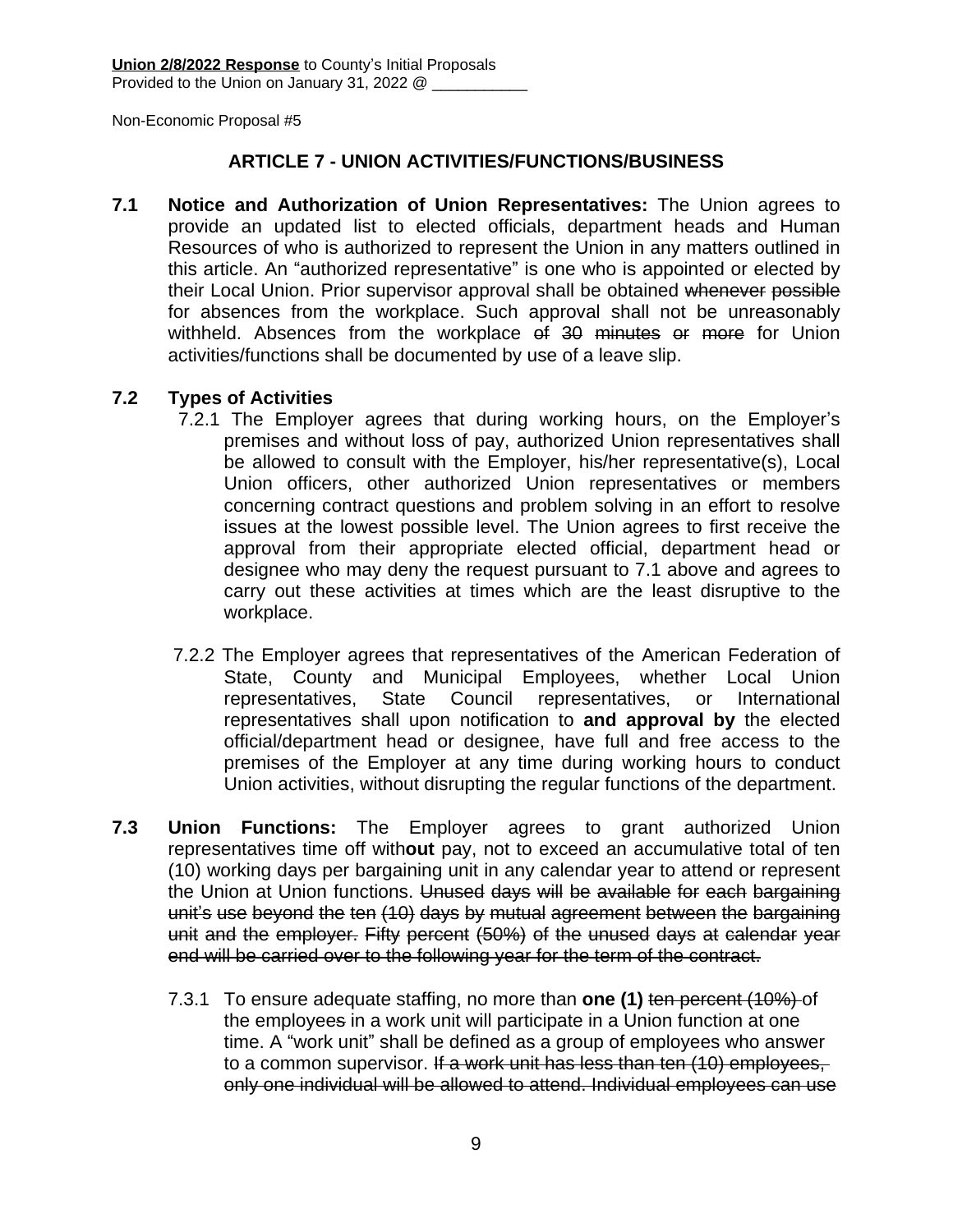a maximum of ten (10) days per calendar year to attend Union functions. Exceptions to the above limitations can be made by mutual agreement.

- 7.3.2 Example of functions are as follows:
	- 7.3.2.1 Union Conventions;
	- 7.3.2.2 Council 2 Executive Board Meetings/Training
	- 7.3.2.3 Other functions that management agrees are beneficial to the **County**

**Union rejects all proposed changes to Article 7-Union Activities/Functions/Business, 7.1-7.3.2.3.**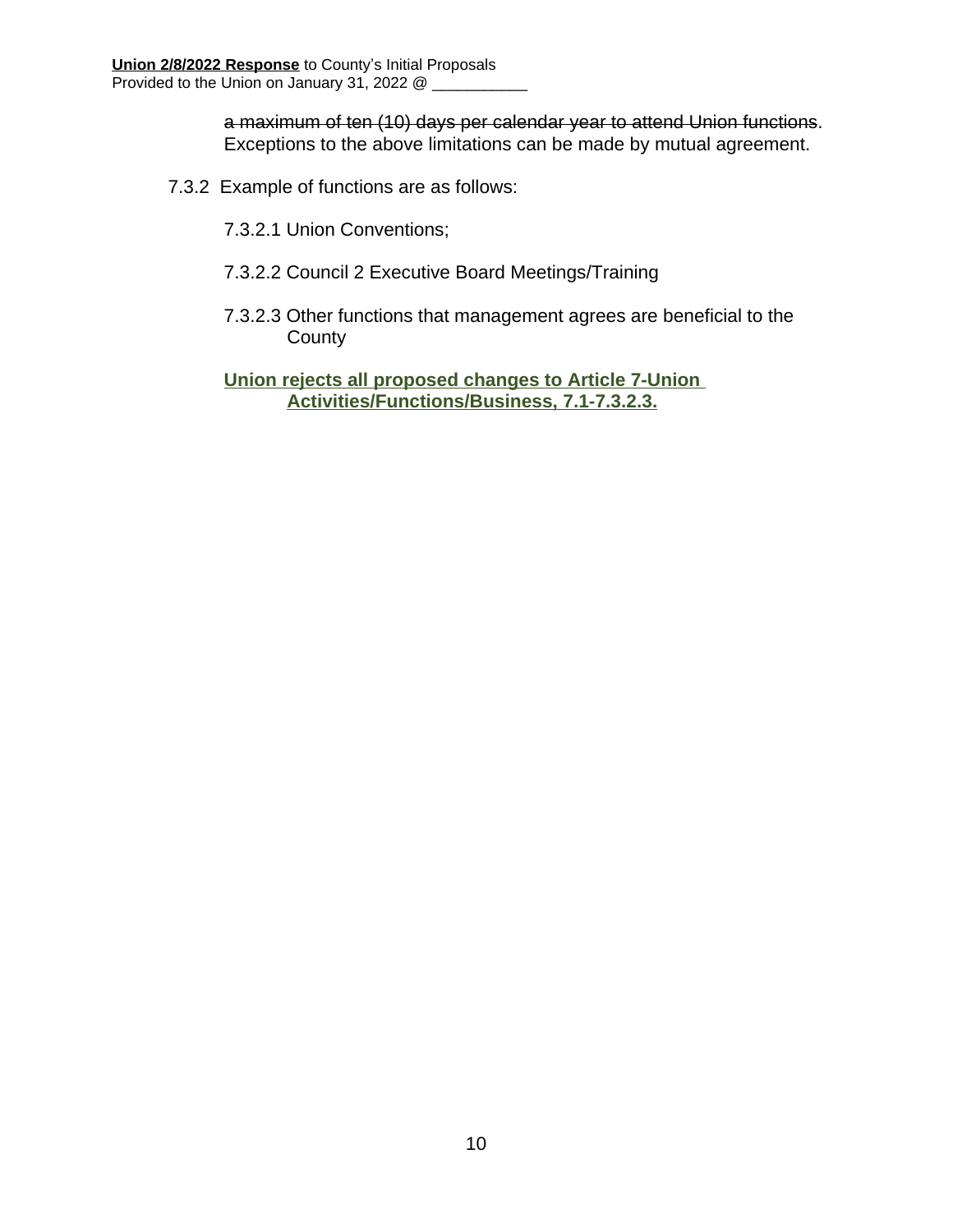### **ARTICLE 9 - ANNUAL LEAVE**

### **9.1 Eligibility and Allowance:**

- 9.1.1 Employees shall start to earn annual leave allowance as of the first of the month nearest their date of hire. Employees hired on or before the 15th of the month shall receive credit for the full month. Employees hired after the 15th of the month shall not receive credit for that month. Newly hired probationary employees shall not be eligible to take paid vacation until they have accrued six (6) days of vacation. Employees separating from service on or before the 15th of the month will not receive any credit for that month. Employees separating after the 15th of the month will receive credit for the full month.
- 9.1.2 Annual leave allowance shall be earned annually based on the following schedule:
	- 9.1.2.1 One (1) working day per month for all employees having less than five (5) years of service.
	- 9.1.2.2 One and one-fourth (1-1/4) days per month for all employees having at least five (5) years of service, but less than ten (10) years of service.
	- 9.1.2.3 One and one-half (1½) days per month for all employees having at least ten (10) years of service, but less than fifteen (15) years of service.
	- 9.1.2.4 One and three-quarter (1-3/4) days per month for all employees having fifteen (15) years of service, but less than twenty (20) years of service.
	- 9.1.2.5 Two (2) days per month for all employees having twenty (20) years of service, but less than twenty-five (25) years of service.
	- 9.1.2.6 Two and one-quarter (2-1/4) days per month for all employees having twenty-five (25) years or more of service.

| 37.5-hour Employee<br><b>Accruals</b> |                                          |                                 |                                     |
|---------------------------------------|------------------------------------------|---------------------------------|-------------------------------------|
| <b>Years of Service</b>               | <b>Hours Accrued</b><br><b>Per Month</b> | <b>Annual Accrual</b><br>Amount | <b>Max Accrual</b><br><b>Amount</b> |
|                                       |                                          |                                 |                                     |
| 0-4 Years                             | 7.5                                      | 90                              | 180                                 |
| 5-9 Years                             | 9.375                                    | 112.5                           | 225                                 |
| <b>10-14 Years</b>                    | 11.25                                    | 135                             | 270                                 |
| <b>15-19 Years</b>                    | 13.125                                   | 157.5                           | 300                                 |
| <b>20-24 Years</b>                    | 15.00                                    | 180                             | 300                                 |
| 25+ Years                             | 16.875                                   | 202.5                           | 300                                 |
|                                       |                                          |                                 |                                     |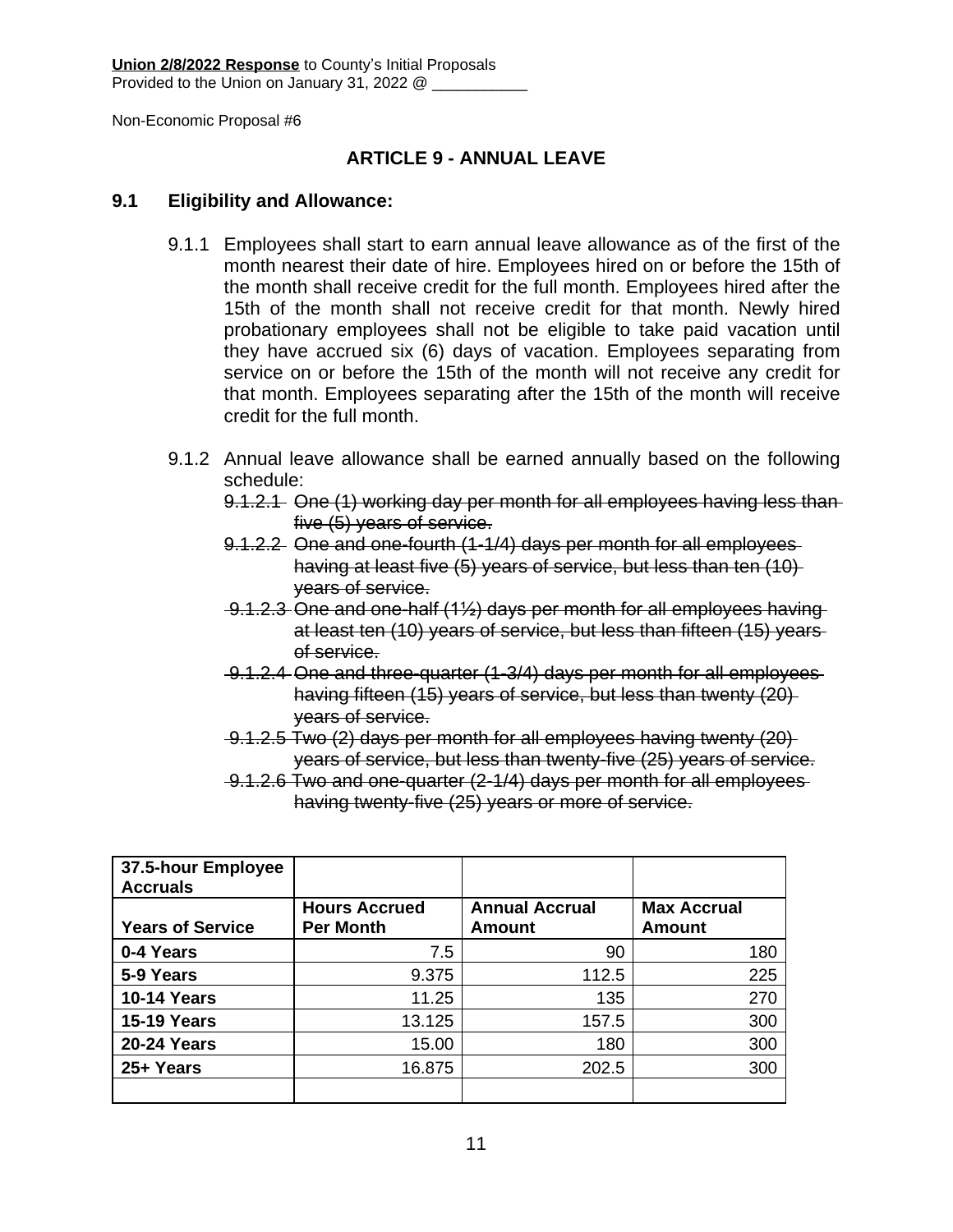| <b>40-hour Employee</b><br><b>Accruals</b> |                                          |                                 |                                     |
|--------------------------------------------|------------------------------------------|---------------------------------|-------------------------------------|
| <b>Years of Service</b>                    | <b>Hours Accrued Per</b><br><b>Month</b> | <b>Annual Accrual</b><br>Amount | <b>Max Accrual</b><br><b>Amount</b> |
| 0-4 Years                                  | 8                                        | 96                              | 192                                 |
| 5-9 Years                                  | 10                                       | 120                             | 240                                 |
| <b>10-14 Years</b>                         | 12                                       | 144                             | 288                                 |
| <b>15-19 Years</b>                         | 14                                       | 168                             | 320                                 |
| <b>20-24 Years</b>                         | 16                                       | 192                             | 320                                 |
| 25+ Years                                  | 18                                       | 216                             | 320                                 |
|                                            |                                          |                                 |                                     |

**9.2 Annual Leave Pay:** The rate of annual leave pay shall be the employee's regular rate of pay in effect were the employee on the job at the time.

### **9.3 Choice of Annual Leave Period:**

- 9.3.1 Annual leave shall normally be granted at the time requested by the employee. If the nature of the work makes it necessary to limit the number of employees on vacation at the same time, the employee with the most seniority shall be given his/her choice of annual leave period. In the event of any conflict over annual leave periods, however, a senior employee shall not be allowed to take more than twenty (20) days' annual leave during such period.
- 9.3.2 Annual leave may be accumulated to a total of twice the amount earned annually or to a maximum amount of **three hundred (300) hours for 37.5 hour employees or three hundred twenty (320) hours for 40 hour employees** forty (40) working days' credit, whichever is the lesser. Any annual leave accumulated beyond this limit will be forfeited, unless the employee is asked in writing by his/her Department Head to defer his/her vacation because of work schedules. In this case the annual leave shall not be forfeited. An employee may not be paid additional compensation for earned vacation time not taken, except at the time of severance from the County employment as hereinafter provided. **TA to Article 9-Annual Leave, 9.1-9.3.2**
- **9.7 Vacation Rights in Case of Layoff or Separation**: Any employee who is laid off, discharged or separated from the service of the Employer for any reason, prior to taking his/her vacation, shall be compensated in cash for the unused vacation, he/she has accumulated at the time of separation which is computed based upon his/her base pay plus longevity if applicable. For retirement purposes, vacation payoff shall be limited to forty (40) days. **Union Rejects.**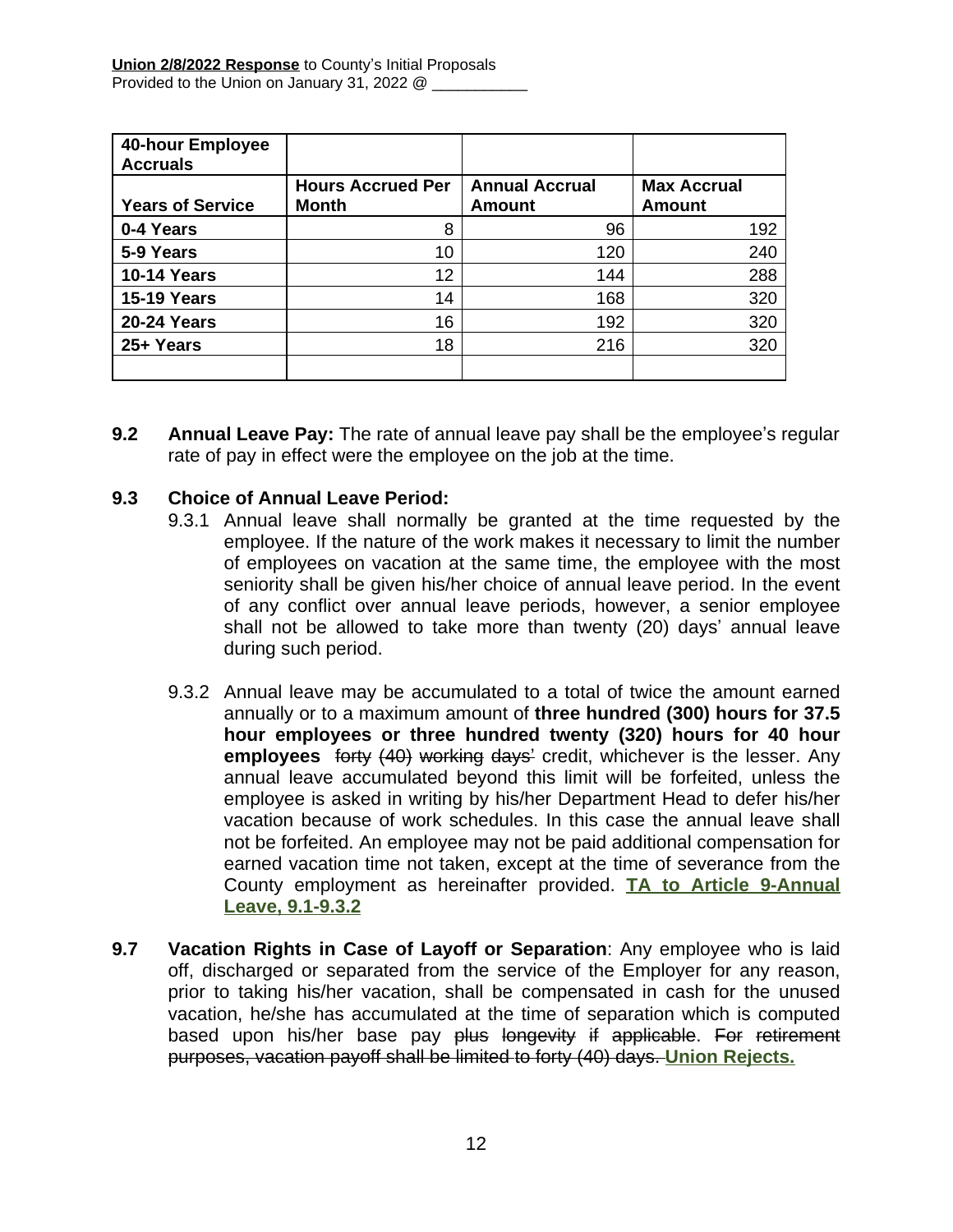### **ARTICLE 10 - SICK LEAVE**

### **10.1 Eligibility and Accumulation:**

An employee in paid status for any portion of the month shall earn sick leave at a rate of 7.5 **hours per month for employees who normally work 37.5 hours a week** or 8.0 hours per month **for employees who normally work 40 hours a week** (based on a full-time employee status, pro-rated for other weekly schedules) or as applicable per Federal or State law. **TA.**

#### **10.8 Bereavement Leave:** \*\**Moved to Leave of Absence Section*

Bereavement leave entitles a member up to three (3) working days off with pay, not chargeable to sick leave balance if a member suffers a death of a member of his/her immediate family as defined above. Bereavement leave in the case of a spouse or a child is allowed up to ten (10) working days. In addition:

- Two additional working days may be authorized if travel time is needed for out-of-town funerals. To be considered out-of-town, the employee must travel more than one hundred and twenty-five miles outside of Spokane County.
- Bereavement leave can be utilized over a six (6) month period after the death.
- If the employee requires additional bereavement time, they may request additional time off chargeable to compensatory time, annual leave or PTO. **The Union agrees to moving 10.8-Breavement Leave to Leave of Absence section, but has not withdrawn Union Proposal #8-Bereavment Leave.**
- **10.9 Immediate family:** Shall be defined as follows: Spouse, State Registered Domestic Partner, parent, step-parent, child (biological, adopted, step or foster) regardless of age or dependency status, sibling, grandparent, grandchild, fatherin-law, mother-in-law, brother-in-law, sister-in-law, daughter-in-law, son-in-law or a more distant relative if living as a member of the employee's immediate family.
- **10.10** Members who divorce spouse or terminate Domestic Partnership must notify the employer within 30 calendar days of divorce/termination or may be subject to discipline under the terms of their respective CBAs. \*\**Already in the Health Insurance Article TA*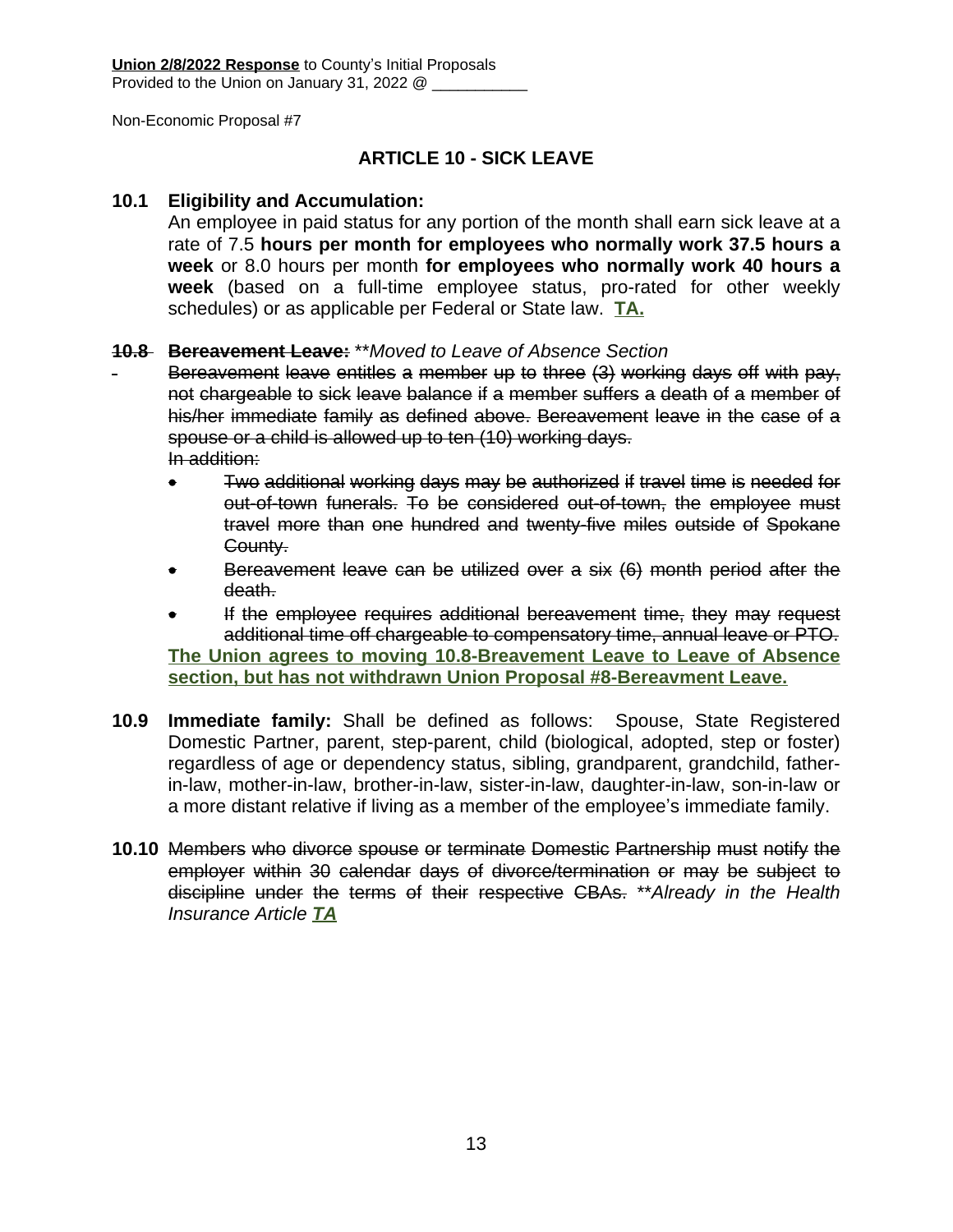### **ARTICLE 12 - HOURS OF WORK**

All items contained in this Article shall apply unless specifically addressed in individual supplements.

### **12.1 Regular Hours:**

- 12.1.1 The regular hours of work each day shall be consecutive except for interruptions for lunch periods.
- 12.1.2 All employees' work schedules shall provide for a fifteen (15) minute rest period during each half shift.
- 12.1.3 The normal work week shall consist of five (5) consecutive days followed by two (2) days of rest. Seven and one-half (7-1/2) or eight (8) consecutive hours of work, except for interruptions for lunch periods, shall constitute a work day. **Union Rejects.**
- 12.1.4 All employees shall be scheduled to work on a regular work shift, and each shift shall have regular starting and quitting times. Work schedules showing alternative shifts, workdays and hours shall be posted on all department bulletin boards. Except for emergency situations, work schedules will not be changed without giving the Union and the employee ten (10) working days advance notice. When the Employer has a need to change work schedules within the department, the department shall notify the Union to negotiate the effects of the proposed schedule change. **Union Rejects.**.

### **12.2 Alternative Work Hours or Shifts:**

- 12.2.1 The Employer may establish a work week other than five (5) seven and one-half (7-1/2) or eight (8) hour days or shift work within a department. The department shall notify the bargaining unit to negotiate the effects of the changes.
- 12.2.2 Alternative work hours or shifts other than five (5) seven and one-half or eight (8) hour days will be negotiated in a Supplemental Agreement with the effected department/bargaining unit.
- 12.2.3 Employees on Alternative Work Schedules whose regular work day differs from the standard seven and one half  $(7, 1/2)$  or eight  $(8)$  hour day shall have their Holidays paid for as the number of hours in their actual work day.
- **Union rejects all proposed changes to 12.2-Alternative Work Hours or Shifts, 12.2.1 – 12.2.3.**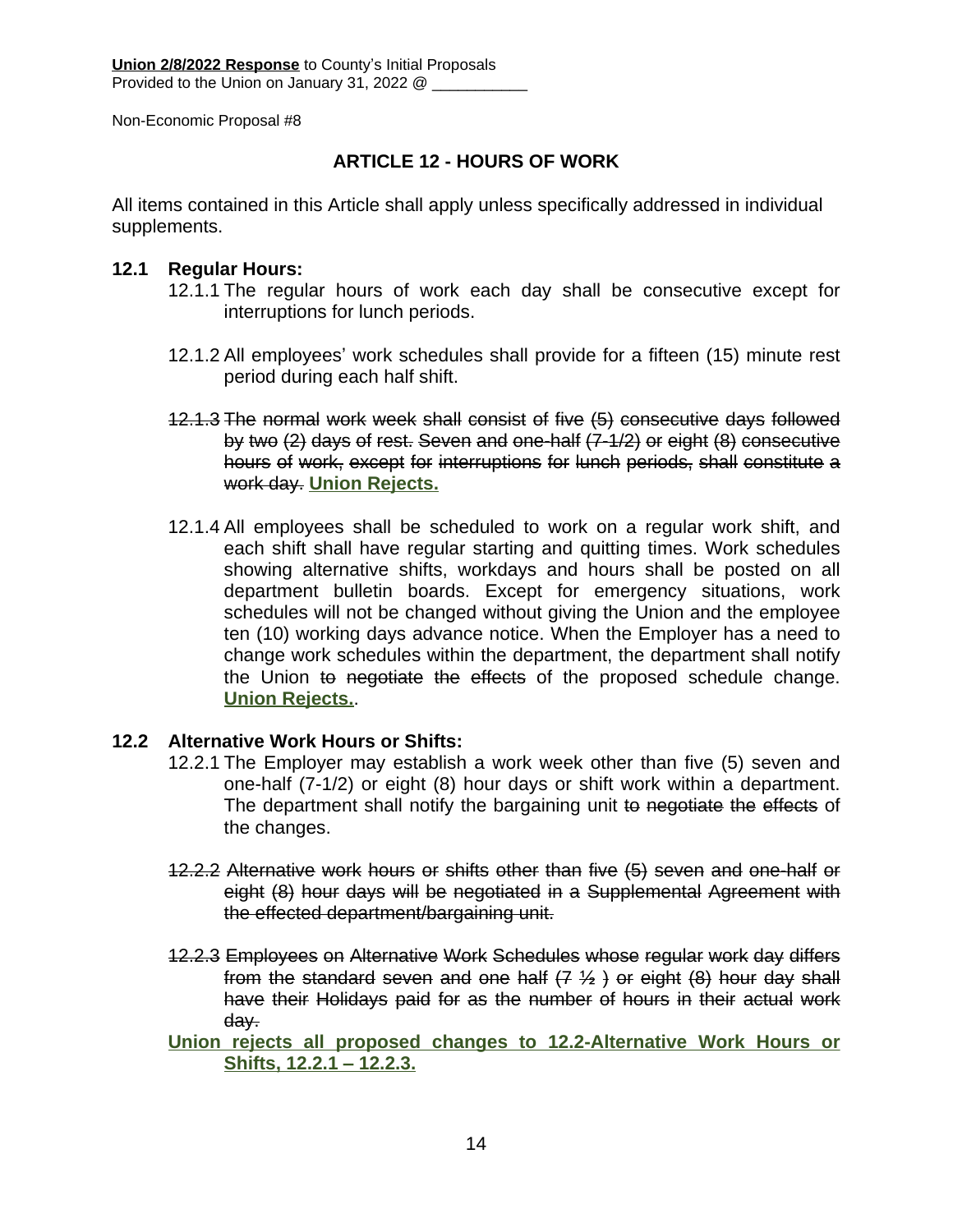### **12.3 Paid Leave:** All paid leave shall be considered as hours worked **but shall not count toward overtime calculation**. **Union Rejects.**

Non-Economic Proposal #9

### **ARTICLE 13 - LEAVES OF ABSENCE**

#### **13.2.8 Bereavement Leave:**

**Bereavement leave entitles a member up to three (3) working days off with pay, not chargeable to sick leave balance if a member suffers a death of a member of his/her immediate family as defined above below. Bereavement leave in the case of a spouse or a child is allowed up to ten (10) working days. See Union Proposal #8.**

**In addition:**

- **Two additional working days may be authorized if travel time is needed for out-of-town funerals. To be considered out-of-town, the employee must travel more than one hundred and twenty-five miles outside of Spokane County.**
- **Bereavement leave can be utilized over a six (6) month period after the death.**
- **If the employee requires additional bereavement time, they may request additional time off chargeable to compensatory time, annual leave or PTO.**
- **13.2.8.1Immediate family:** Shall be defined as follows: Spouse, State Registered Domestic Partner, parent, step-parent, child (biological, adopted, step or foster) regardless of age or dependency status, sibling, grandparent, grandchild, father-in-law, mother-in-law, brother-in-law, sister-in-law, daughter-in-law, son-in-law or a more distant relative if living as a member of the employee's immediate family.

#### **13.3 Compensation for Absences Due to Widespread Emergency:**

- 13.3.1 If County offices have not been closed and individual employees are unable to report to work, or are permitted to leave early, such absences are to be charged to personal holiday time, accrued vacation or accrued comp-time. If such accrued leave time is not available to that employee, such absence will be without pay.
- 13.3.2 Employees who are late arriving to work due to the current weather/road/emergency conditions may charge the time to accrued leave, take the time without pay, or make up the time at a maximum of **their regularly scheduled shift** seven and one-half (7½) or eight (8)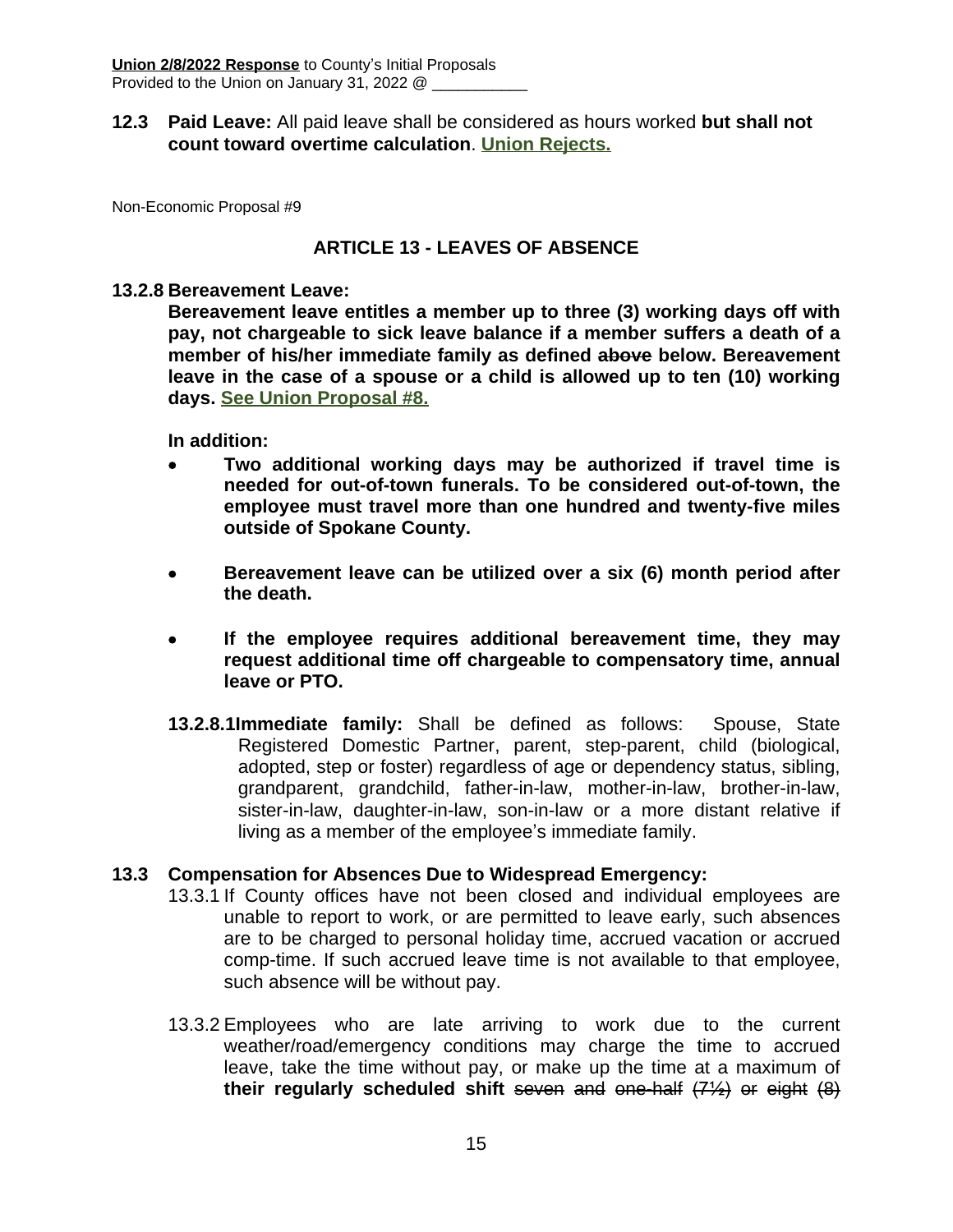hours within two (2) weeks. No overtime will be paid when the employee is making up the time. Time must be made up in the same week the lateness occurred. **Union Counter Proposal**

- 13.3.3 In the event the Board, after consultation with the Sheriff, determines to close County operations and directs employees to go home, all but essential personnel shall be released**. If employees are eligible and have the capability to work from home, they are expected to continue working from home for the duration of the closure. Employees who are unable to perform their job-related duties from home may elect to go unpaid or use accrued time for the time missed due to the closure**, and they shall be paid for the time off the job. Such pay shall not be charged to accrued leave time. **Union Rejects.**
- 13.3.4 For Local #1135 refer to supplemental. **Union Rejects.**
- 13.3.5 Any ongoing construction work is not considered an emergency under this article.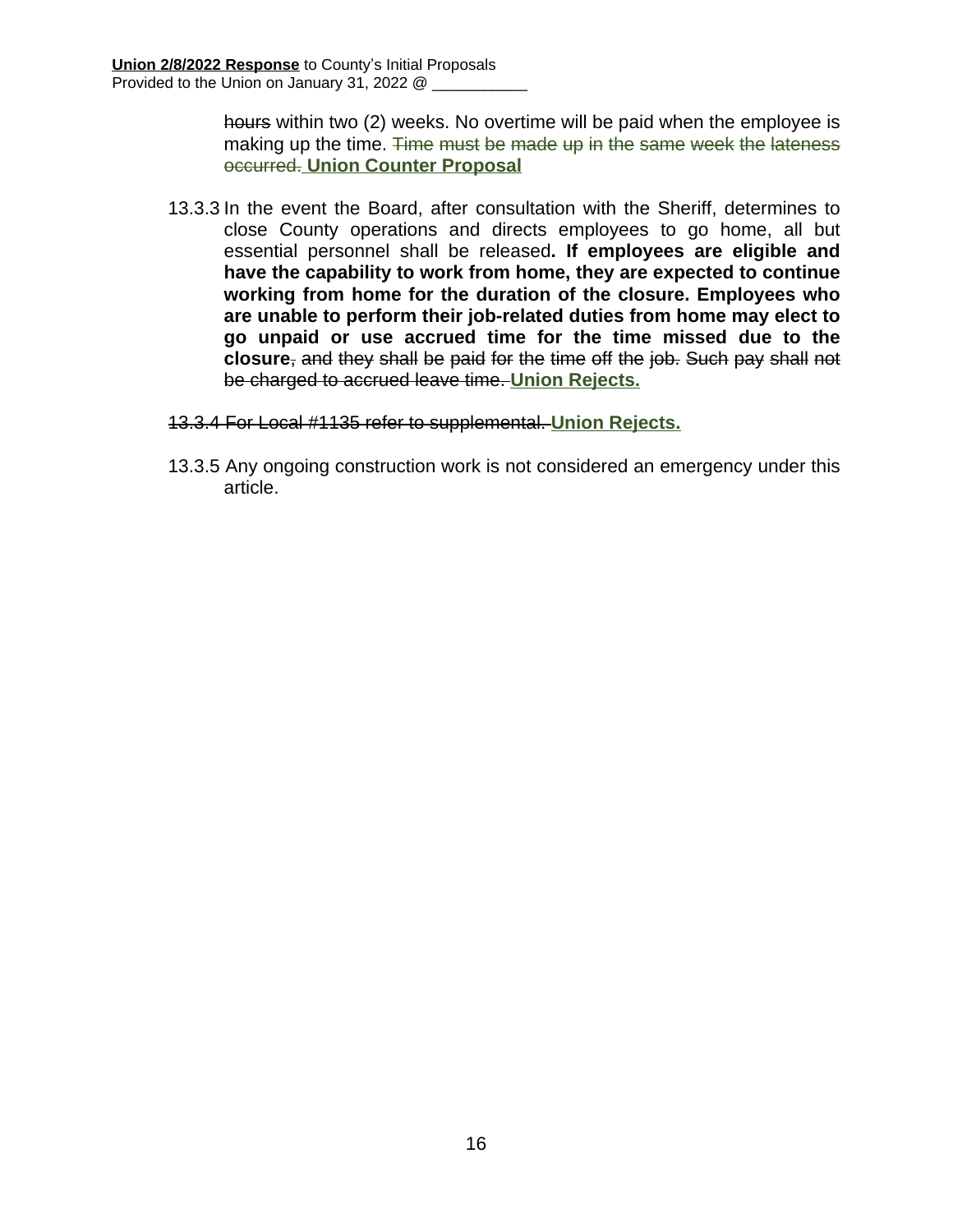### **ARTICLE 14 - SHARED LEAVE**

The Employer shall provide Leave Sharing Program in accordance with Appendix "5". **Union Rejects.**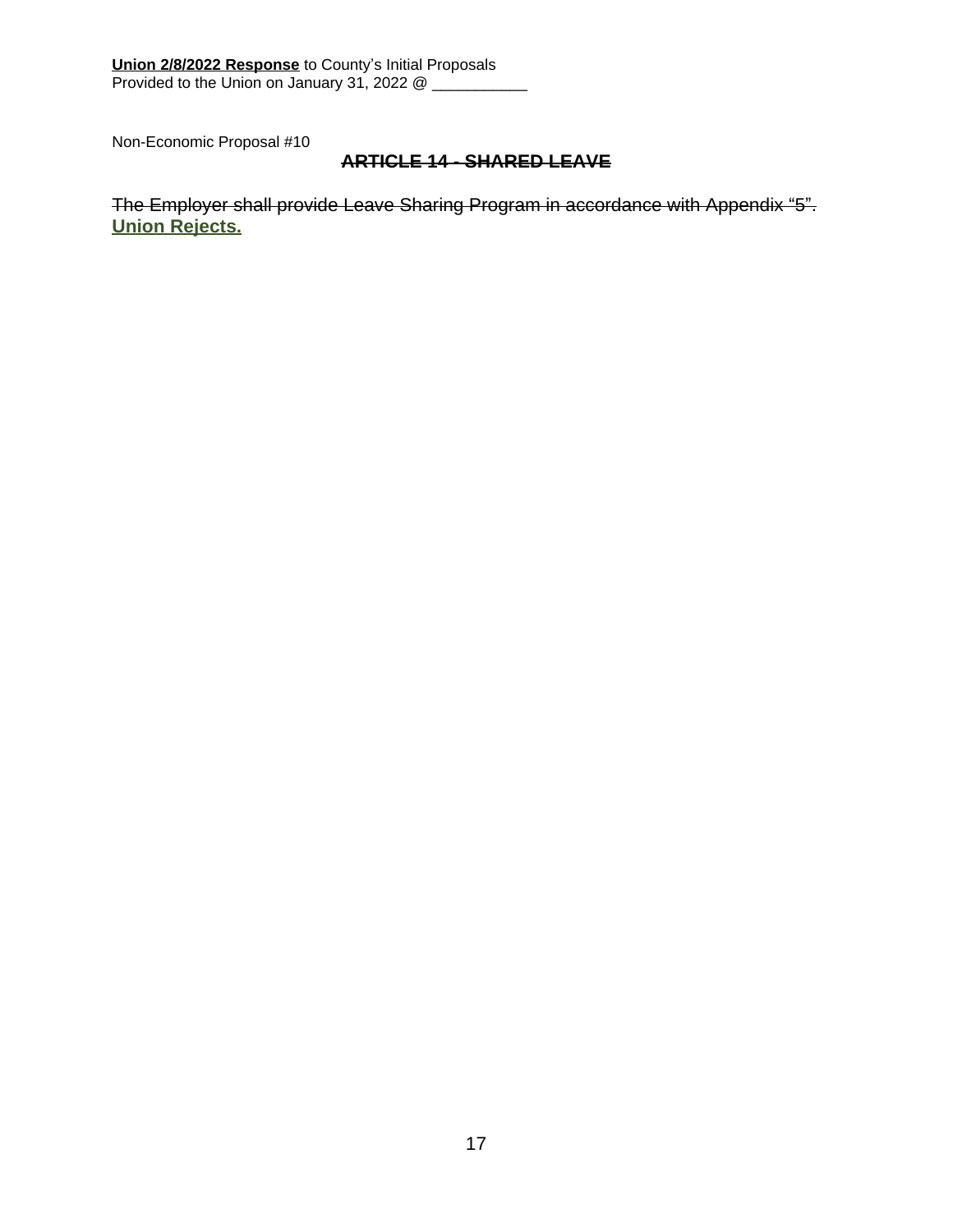### **ARTICLE 16 – SENIORITY**

Seniority shall be defined in each individual supplement. **Union Rejects.**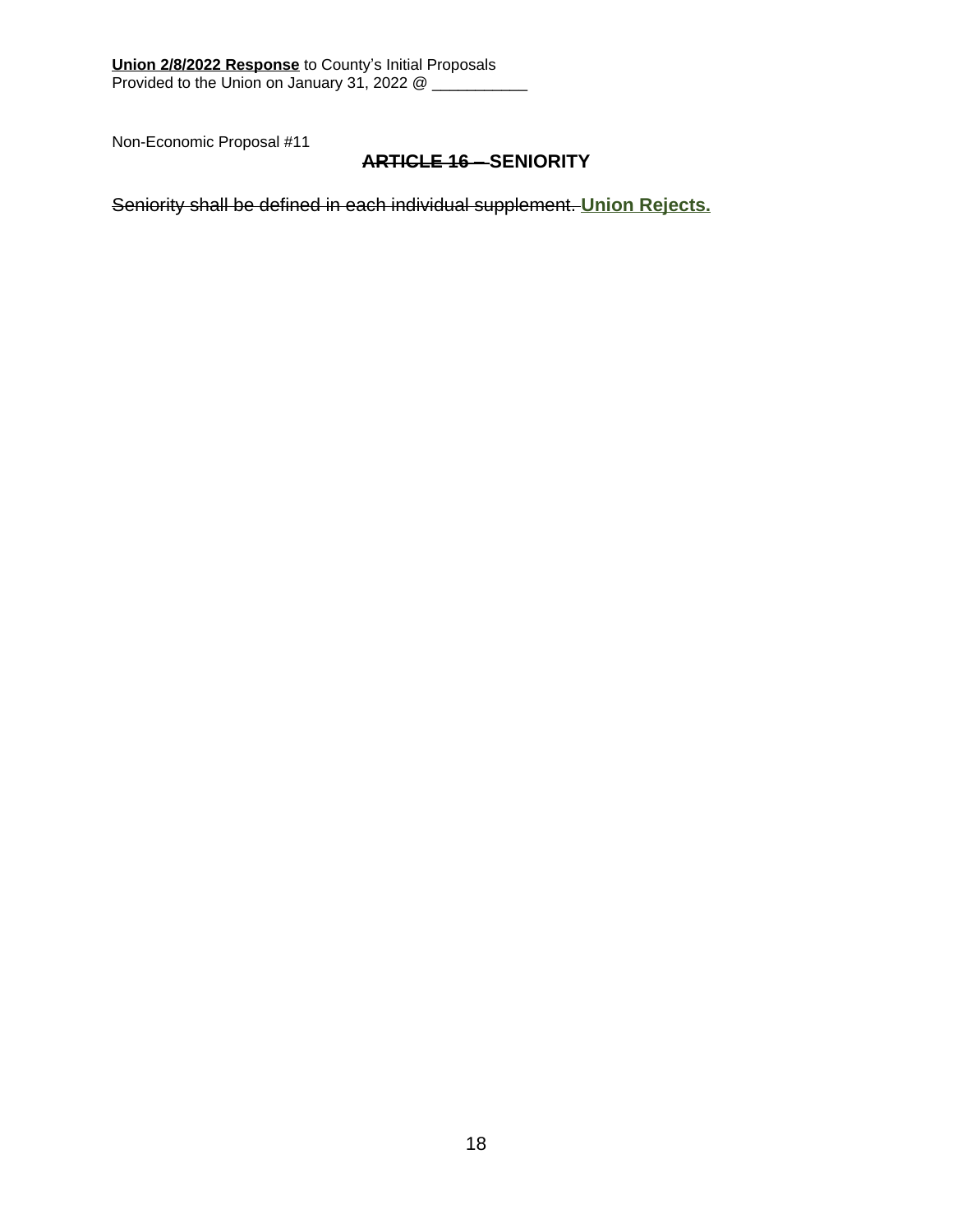### **ARTICLE 17 - DISCIPLINE AND DISCHARGE**

**17.3** Any disciplinary action or measure**, other than oral reprimands,** may be grieved through regular procedures. **Union Rejects.**

### **17.6 Severe Offenses:**

Severe offenses can result in severe disciplinary measures up to and including termination. Proven incidents of the following offenses may result in advanced disciplinary steps in accordance with Article 17.4. **Examples of severe offense may include, but are not limited to, the following: (clarification)**

- 17.6.1Theft or conversion of time, money, materials or property from the County or other employees;
- 17.6.2 Physical altercation or threat of physical violence;
- 17.6.3 Willfully damaging County property or other employees' property;
- 17.6.4 Falsifying records or documents.
- 17.6.5 Abandonment When an employee is absent for three (3) consecutive workdays and fails to notify their supervisor of an absence, it will be considered a voluntary resignation and severe discipline can result after a pre-disciplinary hearing (See Article 17.5.2).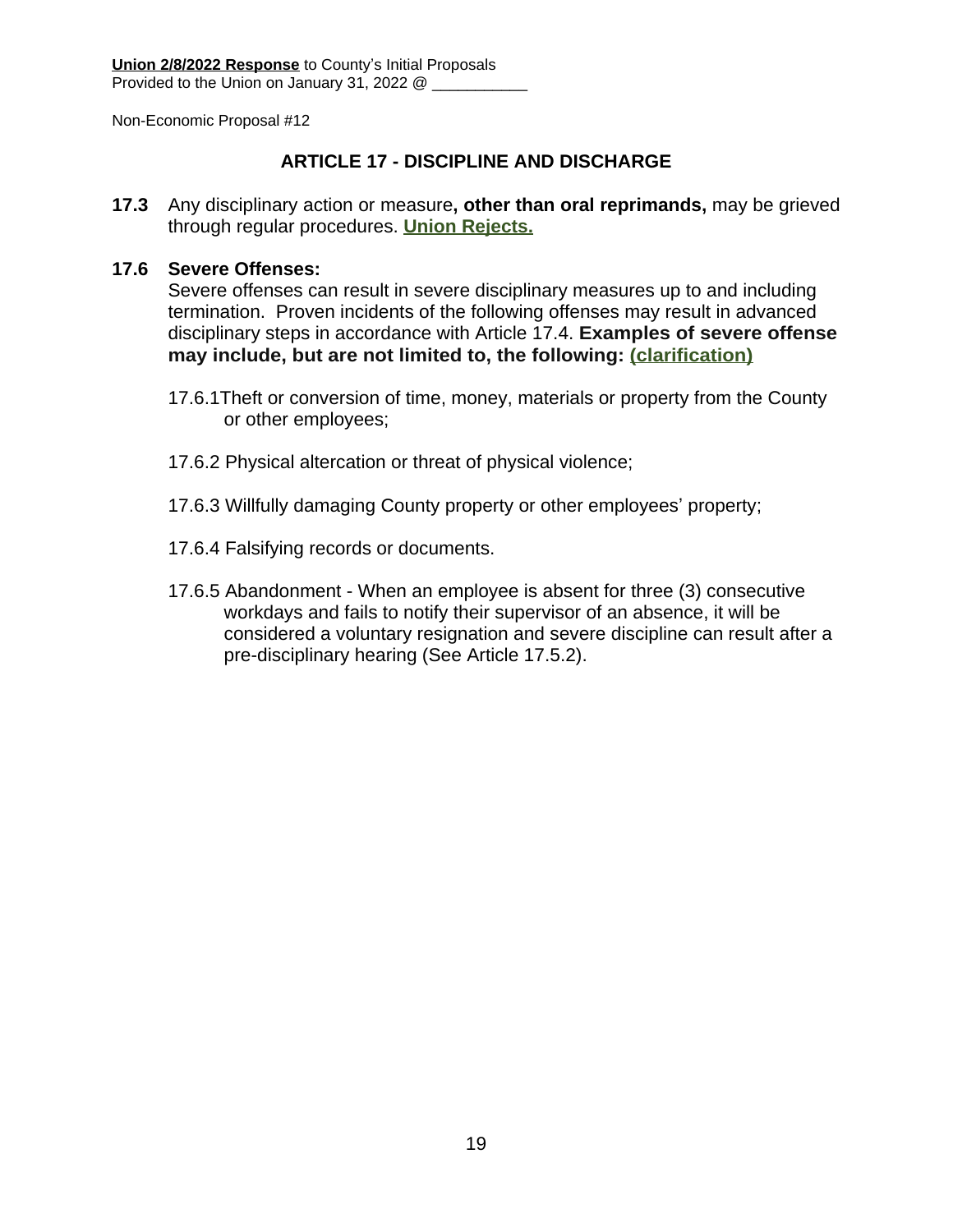### **ARTICLE 18 - GRIEVANCE PROCEDURE**

- **18.3 Formal Written Grievance:** A formal written grievance may be advanced to Step 2 or Step 3 by mutual agreement of the parties.
	- 18.3.1 **Step 1.** Should the grievance not be settled through the informal procedures, the Union Steward shall submit it to the Union Grievance Committee. The Grievance Committee, if they find the grievance justified, shall within twenty three (23) working days from the employers response to the informal complaint, reduce the grievance to written form, in three (3) copies, including specific violation, background information and remedies sought, and submit it to the employee's Elected Official/Department Head or his/her designee. **A copy of the grievance shall be submitted to Labor Relations by the Union at the same time as the Elected Official/Department Head.** The Elected Official/Department Head or his/her designee shall, within five (5) working days of receipt of the Grievance Committee's formal written complaint, shall schedule a meeting for the purpose of hearing the complaint. The Elected Official/Department Head or his/her designee shall answer the complaint in writing within ten (10) working days after the hearing. **Union Rejects.**
	- 18.3.2 **Step 2.** Should the grievance not be settled in Step 1, it shall be submitted in writing within five (5) working days, of receipt of the Elected Official/Department Head or his/her designee's decision, to the Human Resources Director. Within five (5) working days of receipt of the complaint, the Human Resources Director will set a date to hear the complaint. The Human Resources Director shall respond to the Union Representative and the Grievance Committee with ten (10) working days of this meeting.
	- 18.3.3 **Step 3.** Should the grievance not be settled in Step 2, either party may request arbitration, within thirty (30) working days after the reply of the Human Resources Director is due, by written notice to the other. A simultaneous request for a list of eleven (11) arbitrators from the Washington State Public Employment Relations Commission shall be initiated. The arbitrator shall be selected by the County and the Union within seven (7) days after the list is received. Both the County and the Union shall have the right to strike one (1) name from the panel. The process shall be repeated and the remaining name shall be the arbitrator for the grievance.

#### **18.6 Liability:**

**No monetary claim by an employee covered by this Agreement or by the Union against the County shall be valid beyond the pay period prior to the pay period in which the grievance was first filed in writing, unless the circumstances of the case made it impossible for the employee,**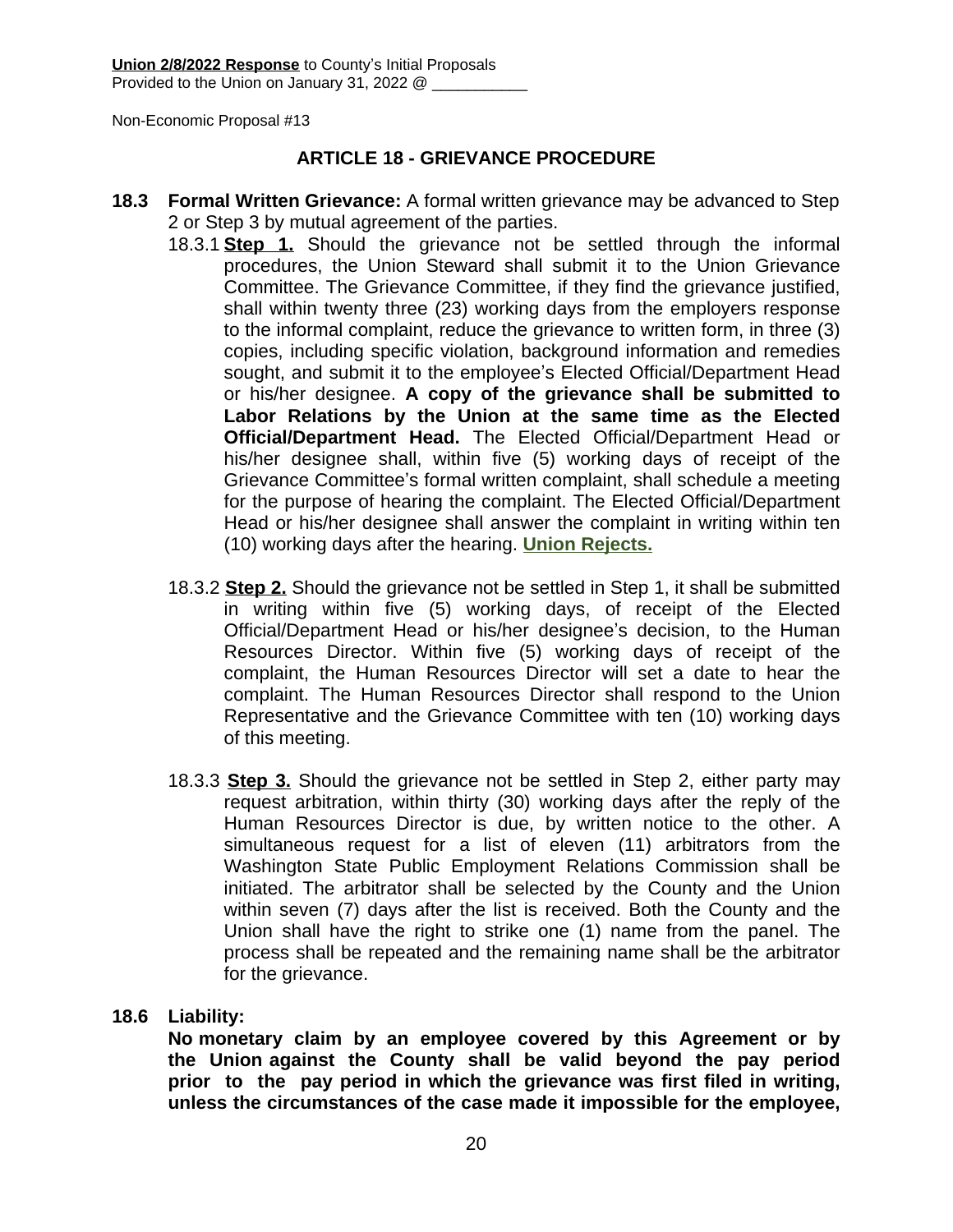**or the Union, as the case may be, to know that the employee or the Union has grounds for such claim prior to that date, in which case, the claim shall be limited retroactively to a period of forty-five (45) days prior to the date the claim was first filed in writing. This provision shall not apply to arbitrator's decisions regarding suspensions or discharges. No response by the Union.**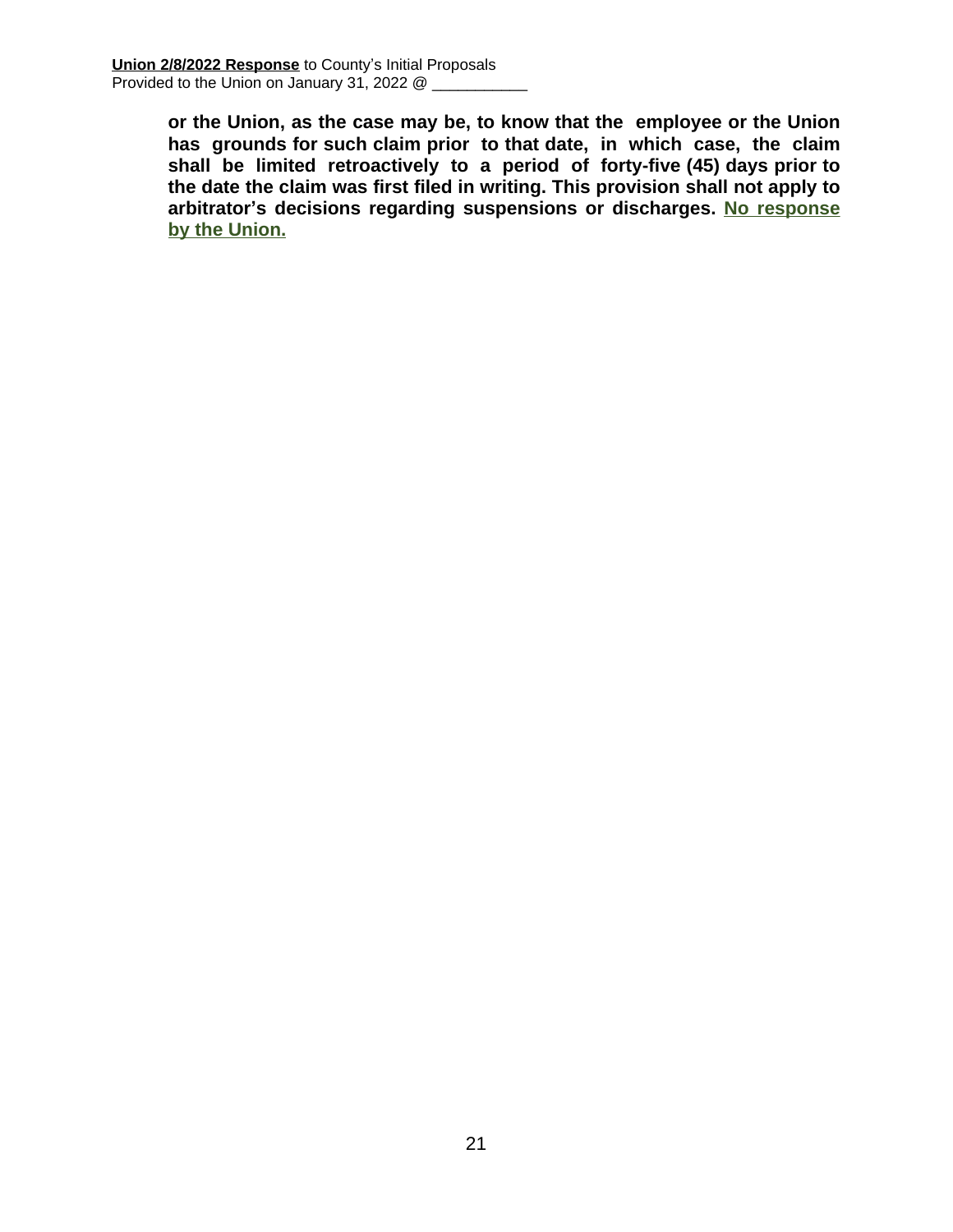### **ARTICLE 19 – PROMOTIONS/VACANCIES/LATERAL TRANSFERS**

### **19.1 Bid Rights:**

When a Master Contract vacancy occurs, **the position will be posted on the County's website.** the department will post the opening to the Bargaining Unit members in the department and concurrently, as needed, to the Bargaining Unit, Master Contract members and open.

19.1.1 The vacancy will be posted for a minimum of five (5) working days. All AFSCME Master Contract members who **submit an electronic application** turn in applications to Human Resources by the closing date and who meet the minimum requirements will be considered in the following order:

### 19.1.2 Referral List #1:

- o First consideration Members of the Bargaining Unit within the Department;
- o Second consideration Members of the Bargaining Unit;

#### 19.1.3 Referral List #2:

- o Third consideration Members of the Master Contract Locals.
- 19.1.4 The order of consideration will be defined on the recruitment posting.

#### **19.2** See Supplemental Agreements for additional provisions, if any.

**Clarification/Discussion.**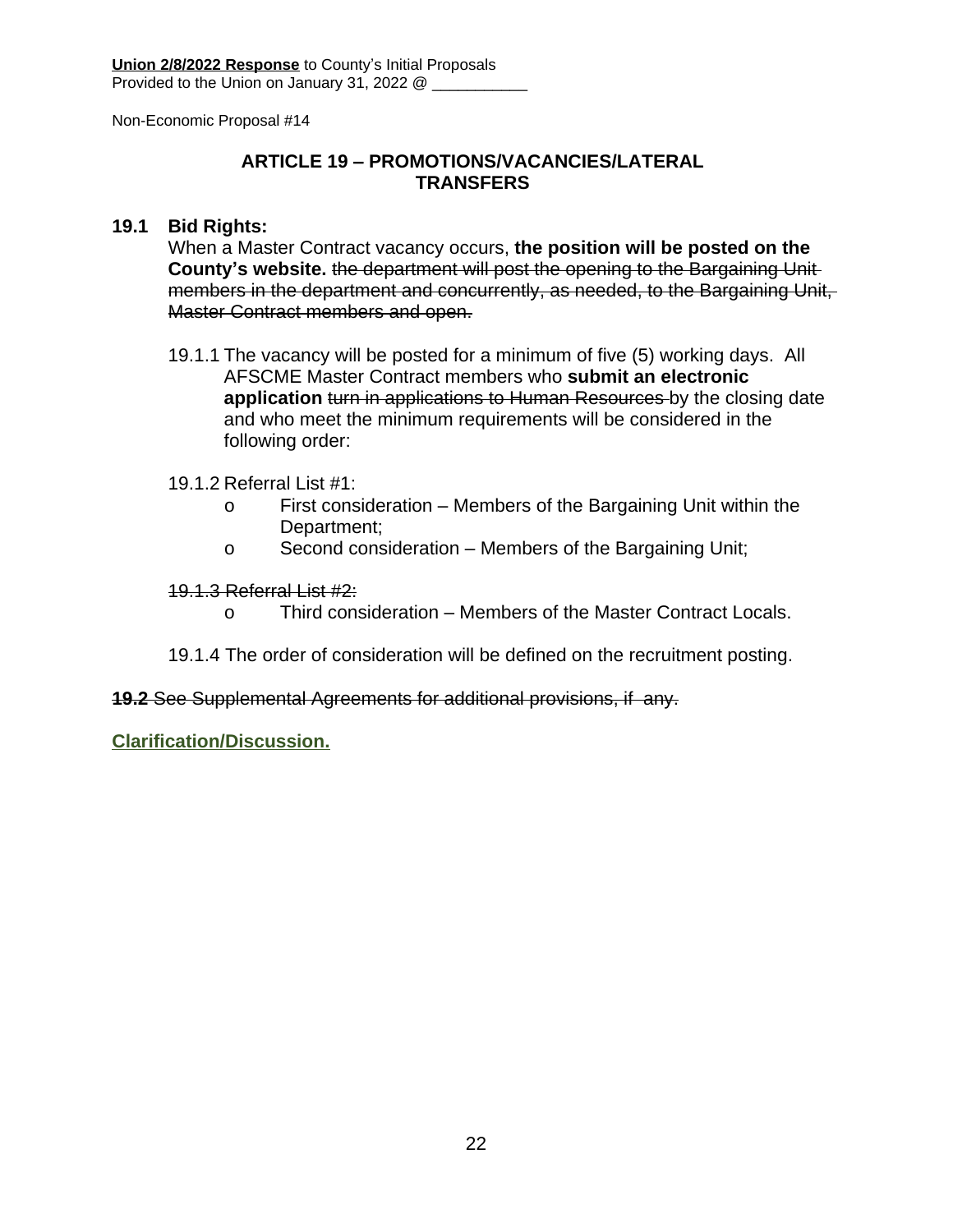### **ARTICLE 21 - INFORMATION REQUESTS**

The Employer agrees to provide the Union, upon written request **from the Union Representative**, access to materials and information necessary for the Union to fulfill its statutory responsibility to administer this Agreement. When the Union submits a request for information that the Employer believes is unclear or unreasonable, or which requires the creation or compilation of a report, the Employer will contact the Union staff representative and the parties will discuss the relevance and costs associated with the request.

**Clarification/Discussion.**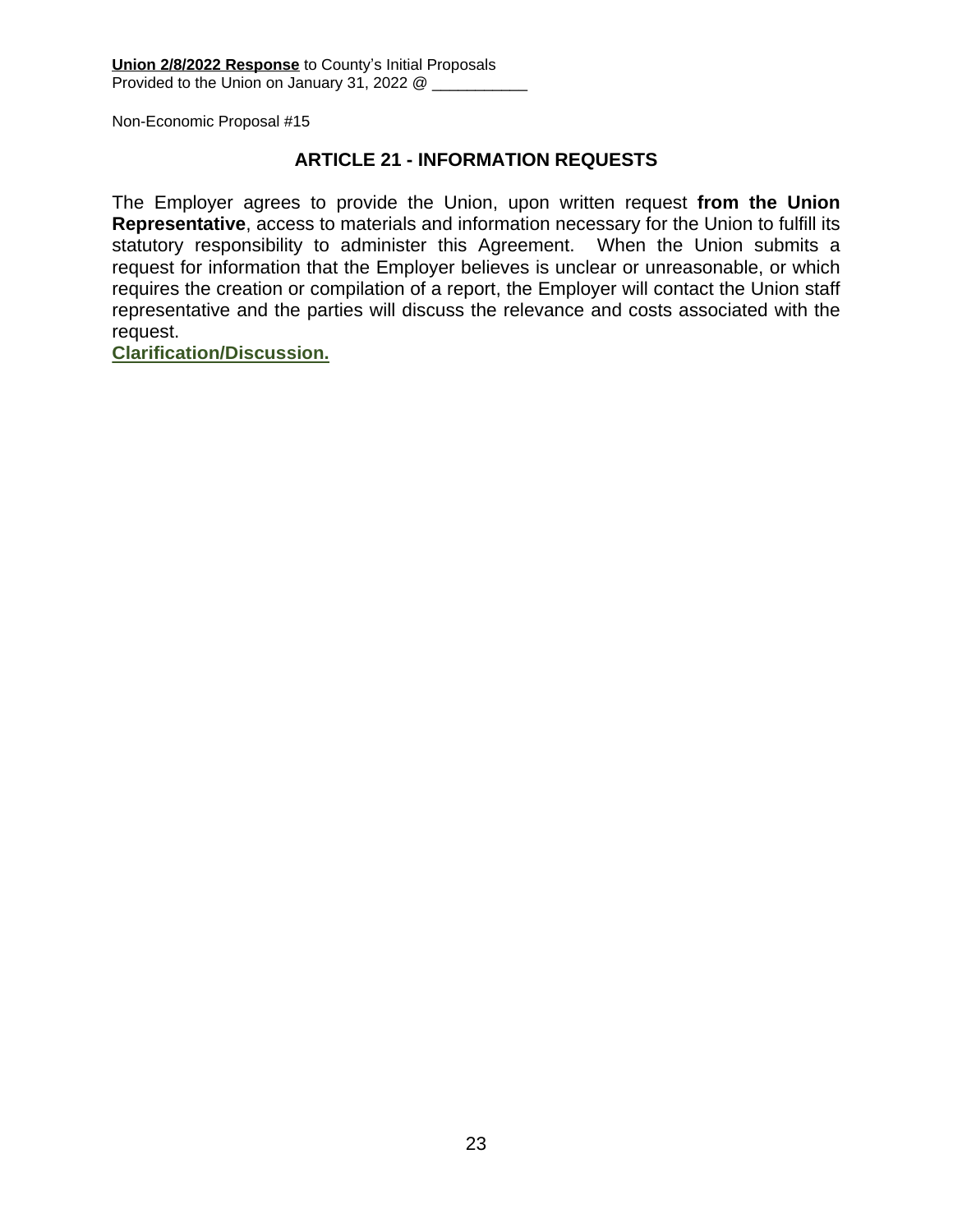## **No further responses by the Union at this time.**

### **ARTICLE 22 - GENERAL CONDITIONS**

**22.1 Work Rules:** The employer agrees to notify the Union of any changes in existing work rule(s) or the establishment of new work rules.

### **22.2 Personnel Files:**

- 21.2.1 Maintenance: One (1) personnel file shall be maintained and located at the Human Resources Department and one (1) at the individual Departments. Those files shall contain employment-related documents. On request, employees may review their personnel files. Employees may receive one (1) copy per year of all documents in their personnel files.
- 21.2.2 Review and Release: The employees shall be given a copy of and have an opportunity to review any and every disciplinary or performance related document prior to it being placed in their personnel file. Any documentation created concerning the employee's performance that is placed in the employee's personnel file shall be placed in the file in a timely fashion from the date of occurrence(s).
- **22.3 Dress Code:** Employees shall generally be allowed to chose their individual manner of dress: However, the Employers may require reasonable dress standards commensurate with the job.

### **22.4 Uniforms and Protective Clothing:**

21.4.1 Local #1135 - See Supplemental

- 21.4.2 If any employee is required to wear a uniform, protective clothing or any type of protective device as a condition of employment such uniform, protective clothing or protective device shall be furnished, replaced as necessary and repaired by the Employer.
- **22.5 Safety Shoe Policy:** See supplemental. **All employees who work in a position identified by the Department, in conjunction with Risk management, that require protective footwear or special footwear, will be eligible to receive reimbursement of up to \$150.00 for the purchase of protective or special footwear. Employees will only be eligible to receive one reimbursement per calendar year.**

### **22.6 Personal Property:**

21.6.1 Local #1135 - See supplemental.

22.6.2 The Employers will repair or replace clothing, eyeglasses and personal property if damaged in an accident not to exceed actual cash value of such property that is damaged or destroyed in the line of duty. Nothing in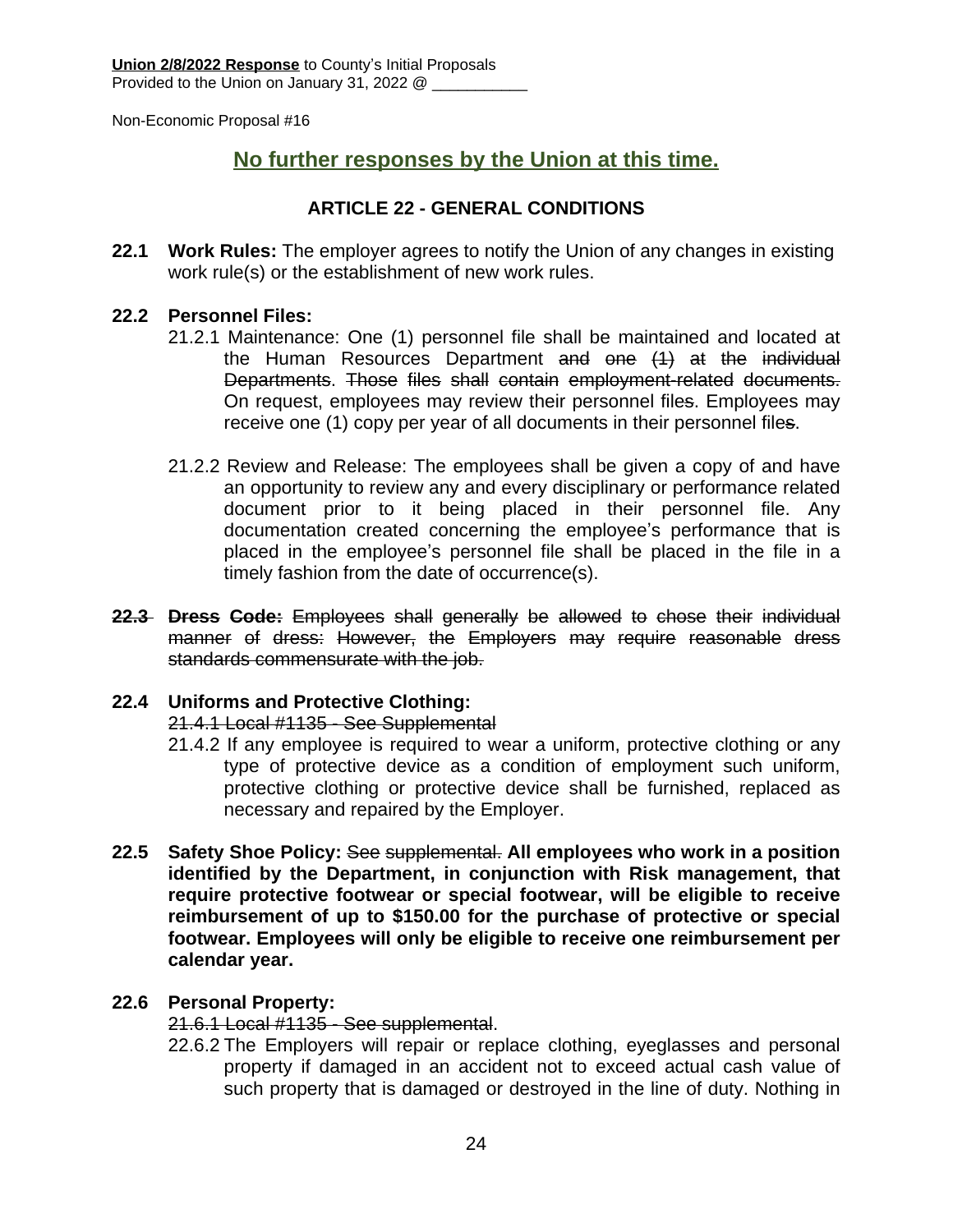this section is meant for the Employers to repair or replace damaged or destroyed property if the payment can be secured by the Court.

### **22.7 Mileage:**

21.7.1 Employers **The County, if possible,** agree**s** to furnish employees' transportation necessary to perform their official duties. In the event the Employer's automobiles are not available, employees using their own automobiles shall be compensated in accordance with the Internal Revenue Service provisions.

21.7.2 Local #1553; See Assessor Per Diem Supplemental.

### **22.8 In-House Services:**

All County departments which provide services for other departments shall be afforded an opportunity to bid on the requested job and/or service prior to an outside bid being considered. The County and the Union recognize that contracting out bargaining unit work is negotiable. Extra Help employees shall not supplant the work force.

**22.9 Nothing in this agreement or any supplemental agreement shall be construed to diminish the County's right to have non-represented employees or supervisors from performing bargaining unit work for the purpose of instruction, experimentation, correcting work difficulties, relieving employees for short periods of time, emergency situations, or in the interest of productivity, efficiency, and quality. The County will not, however, use nonbargaining unit employees to replace unit employees.**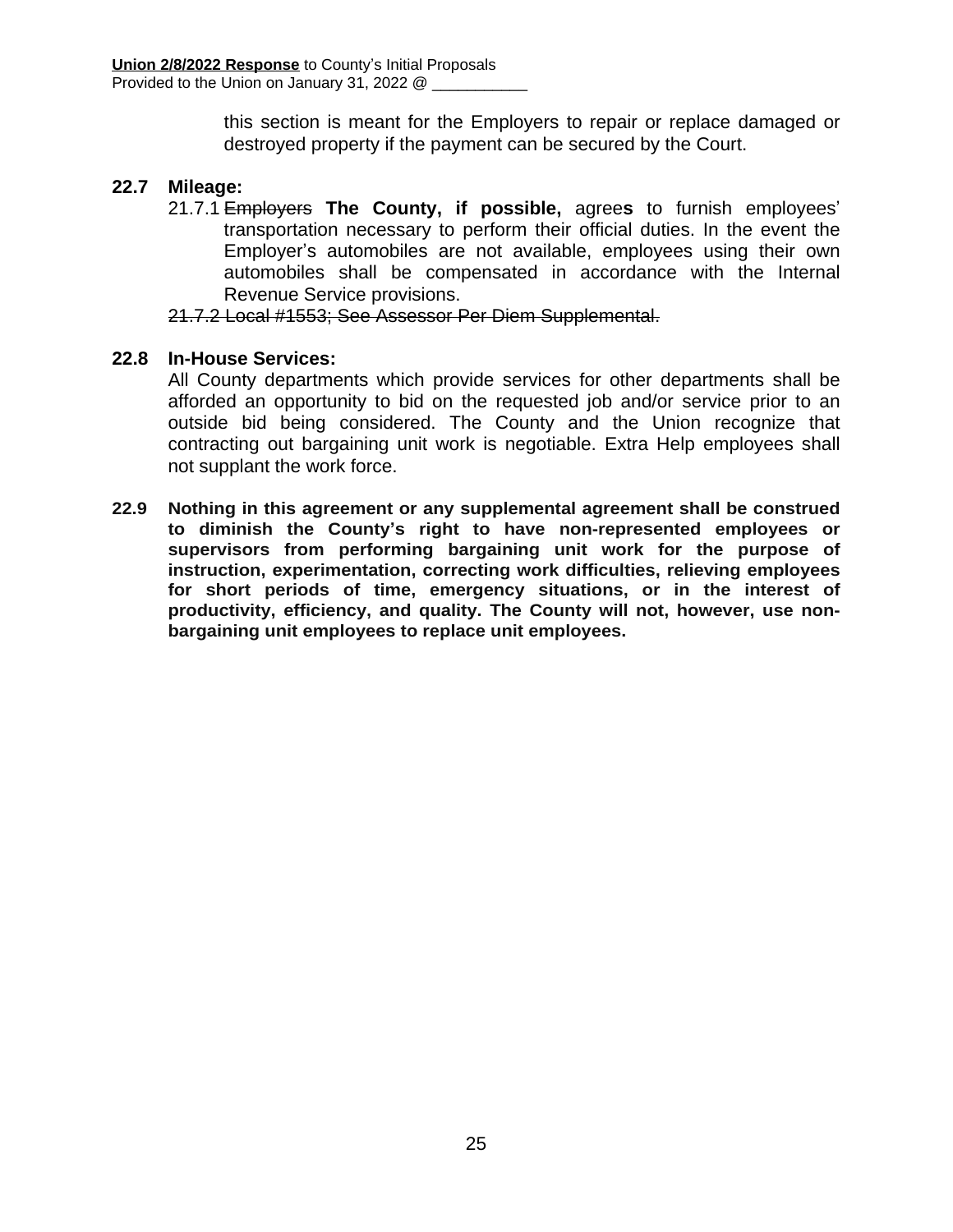### **ARTICLE 23 - LOCKOUTS AND STRIKES**

- **22.1 Lockouts:** No lockouts of employees shall be instituted by the Employers during the term of this Agreement.
- **22.2 Strikes:** No strikes, slow down or disruptions of work of any kind shall be caused or sanctioned by the Union during the term of this Agreement. At no time, however, shall employees be required to act as strike breakers or to go through picket lines.
- **23.1 The parties agree that there shall be no lock out or suspension or disruption of work through any complete or partial stoppage of work, boycott, concerted action, demonstration, picketing, bannering, refusal to do reasonably assigned work, shutdown, slowdown, or any other similar actions or conduct whatsoever which causes, might cause, or results in interference with or in any way disturbs the normal operation of any Spokane County owned location.**
- **23.2 The County shall have the right to discharge or discipline any employee participating in any activity in contravention of this Article, including any strike, slowdown or other suspension of work; and the Union agrees not to oppose such action. However, it is understood that the Union shall have recourse to the Grievance Procedure as to matters of fact in the alleged action of such employee.**
- **23.3 In the case of any activity in violation of this Article, including strike, slowdown or other suspension of work not authorized by the Union, the Local Union, or any of their officers, the County agrees that neither the Union, the Local Union nor their officers shall be liable for damages, provided that the Union shall promptly and in good faith uses every reasonable means at its disposal and in good faith use every reasonable means at its disposal to bring about an immediate end to the conduct.**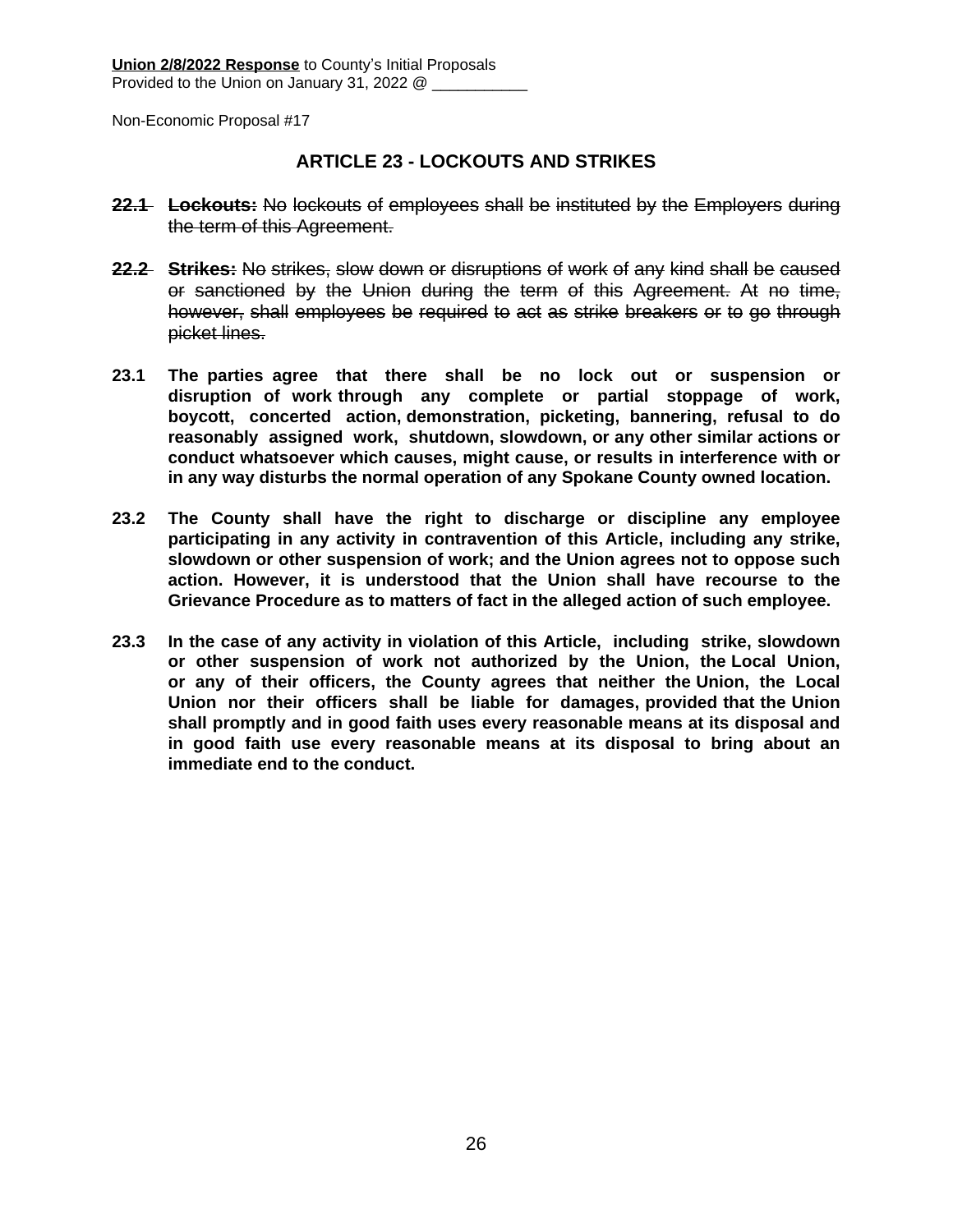### **ARTICLE 24 - AUTHORIZED AGENTS**

For the purposes of administering the terms and provisions of this Working Agreement:

- 24.1 The County's principle authorized representative shall be the County Human Resource **Employee & Labor Relations** Manager or his/her duly authorized representative (Address: 824 North Adams, Spokane, WA 99260, Telephone: (509) 477-2880) except where a particular County representative is specifically designated in connection with the performance of a specified function or obligation set forth herein.
- **24.2** The Union's authorized representative(s) shall be the Staff Representative(s) or his/her duly authorized representative of the Washington State Council of County and City Employees (Address: 1105 W. Francis Ave., Suite C, Spokane, WA 99205, Telephone: (509) 328-2830).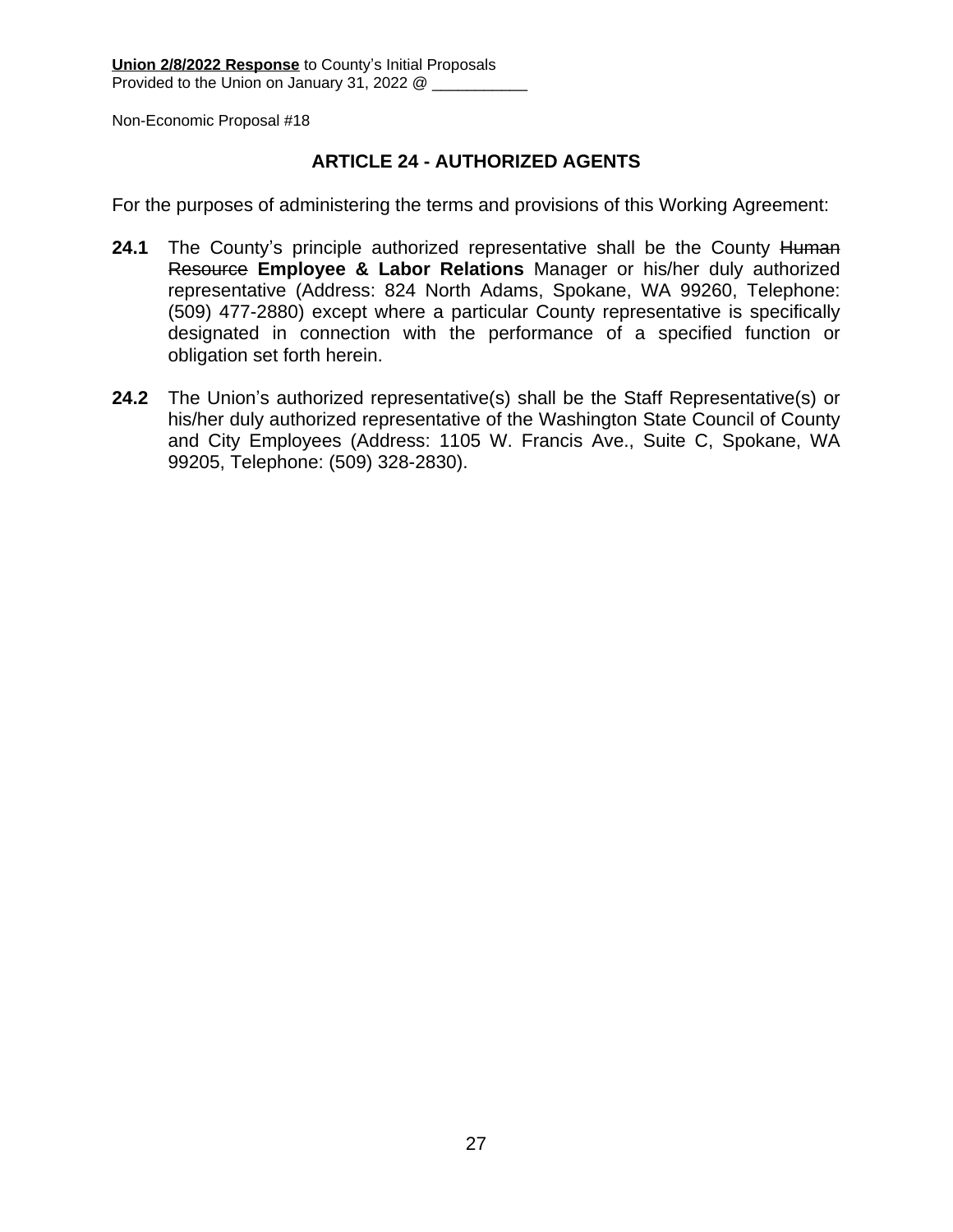### **ARTICLE 27 - EFFECTIVE DATE, CONTRACT PERIOD AND CHANGES**

- **26.1 Effective Date:** The term of this Agreement shall be January 1, 2018 through December 31, 2020. Unless specified otherwise, the terms of this Agreement shall become effective on the day of signing.
- **26.2** The parties agree that they will begin interest based bargaining/negotiations at least four (4) months prior to the termination of the Agreement and will meet and negotiate from time to time within the four (4) month period immediately preceding the termination date of this collective bargaining Agreement for a succeeding period.

#### Signature Page

MASTER AGREEMENT between SPOKANE COUNTY BOARD OF COUNTY COMMISSIONERS; SPOKANE COUNTY ASSESSOR; SPOKANE COUNTY AUDITOR; SPOKANE COUNTY CLERK; SPOKANE COUNTY TREASURER; SHERIFF'S OFFICE (RADIO, FORENSIC & COOKS); SPOKANE COUNTY PROSECUTOR SUPPORT STAFF; and LOCALS 1135, 492-J, 492-RF**FC**, 492-SP & 1553 OF WASHINGTON STATE COUNCIL OF COUNTY AND CITY EMPLOYEES, AFSCME, AFL-CIO, JANUARY 1, 2018 THROUGH DECEMBER 31, 2020.

### **FOR THE UNIONS: FOR THE EMPLOYERS:**

\_\_\_\_\_\_\_\_\_\_\_\_\_\_\_\_\_\_\_\_\_\_ \_\_\_\_\_\_\_\_\_\_\_\_\_\_\_\_\_\_\_\_\_\_\_\_ President, Local #1553 Josh Kerns, Commissioner

\_\_\_\_\_\_\_\_\_\_\_\_\_\_\_\_\_\_\_\_\_\_ \_\_\_\_\_\_\_\_\_\_\_\_\_\_\_\_\_\_\_\_\_\_\_\_ President, Local #1135 Mary L. Kuney, Commissioner

\_\_\_\_\_\_\_\_\_\_\_\_\_\_\_\_\_\_\_\_\_\_ \_\_\_\_\_\_\_\_\_\_\_\_\_\_\_\_\_\_\_\_\_\_\_\_

President, Local #492-J Al French, Commissioner

\_\_\_\_\_\_\_\_\_\_\_\_\_\_\_\_\_\_\_\_\_\_ \_\_\_\_\_\_\_\_\_\_\_\_\_\_\_\_\_\_\_\_\_\_\_\_ President, Local #492-RFFC Ozzie Knezovich

Spokane County Sheriff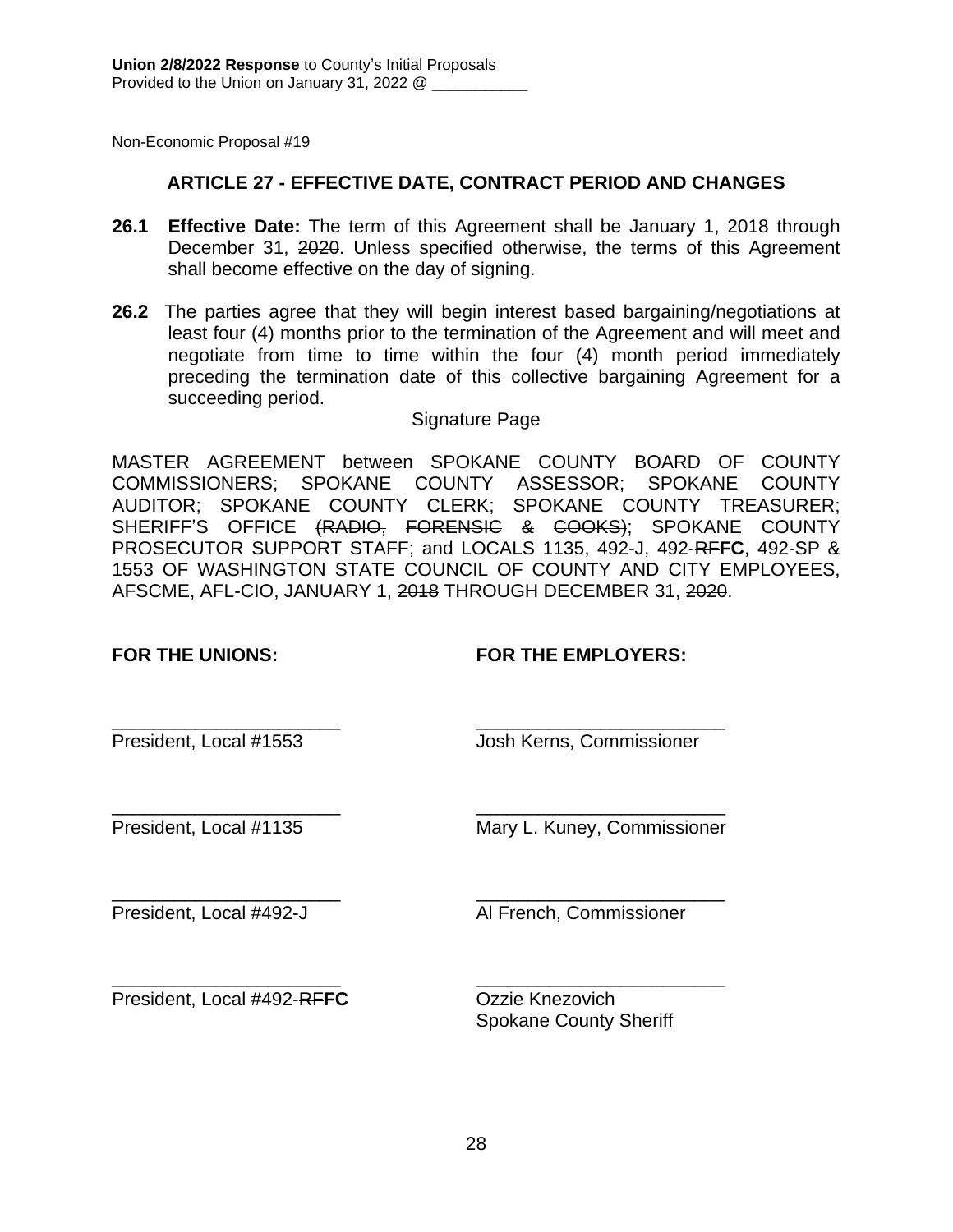President, Local #492-SP Timothy Fitzgerald

\_\_\_\_\_\_\_\_\_\_\_\_\_\_\_\_\_\_\_\_\_\_ \_\_\_\_\_\_\_\_\_\_\_\_\_\_\_\_\_\_\_\_\_\_\_\_ Spokane County Clerk

\_\_\_\_\_\_\_\_\_\_\_\_\_\_\_\_\_\_\_\_\_\_ \_\_\_\_\_\_\_\_\_\_\_\_\_\_\_\_\_\_\_\_\_\_\_\_ Gordon Smith, Council #2 **Tom Konis**,

Spokane County Assessor

**Vicky Dalton Spokane County Auditor**

\_\_\_\_\_\_\_\_\_\_\_\_\_\_\_\_\_\_\_\_\_\_\_\_

Rob Chase Spokane County Treasurer

\_\_\_\_\_\_\_\_\_\_\_\_\_\_\_\_\_\_\_\_\_\_\_\_

\_\_\_\_\_\_\_\_\_\_\_\_\_\_\_\_\_\_\_\_\_\_\_\_ Larry H. Haskell Spokane County Prosecutor

Tim Hansen, **Ashley Cameron Sr.** Human Resource Director

\_\_\_\_\_\_\_\_\_\_\_\_\_\_\_\_\_\_\_\_\_\_\_\_

\_\_\_\_\_\_\_\_\_\_\_\_\_\_\_\_\_\_\_\_\_\_\_\_

Randy Withrow, Human Resource Manager **Joshua Groat Employee & Labor Relations Manager**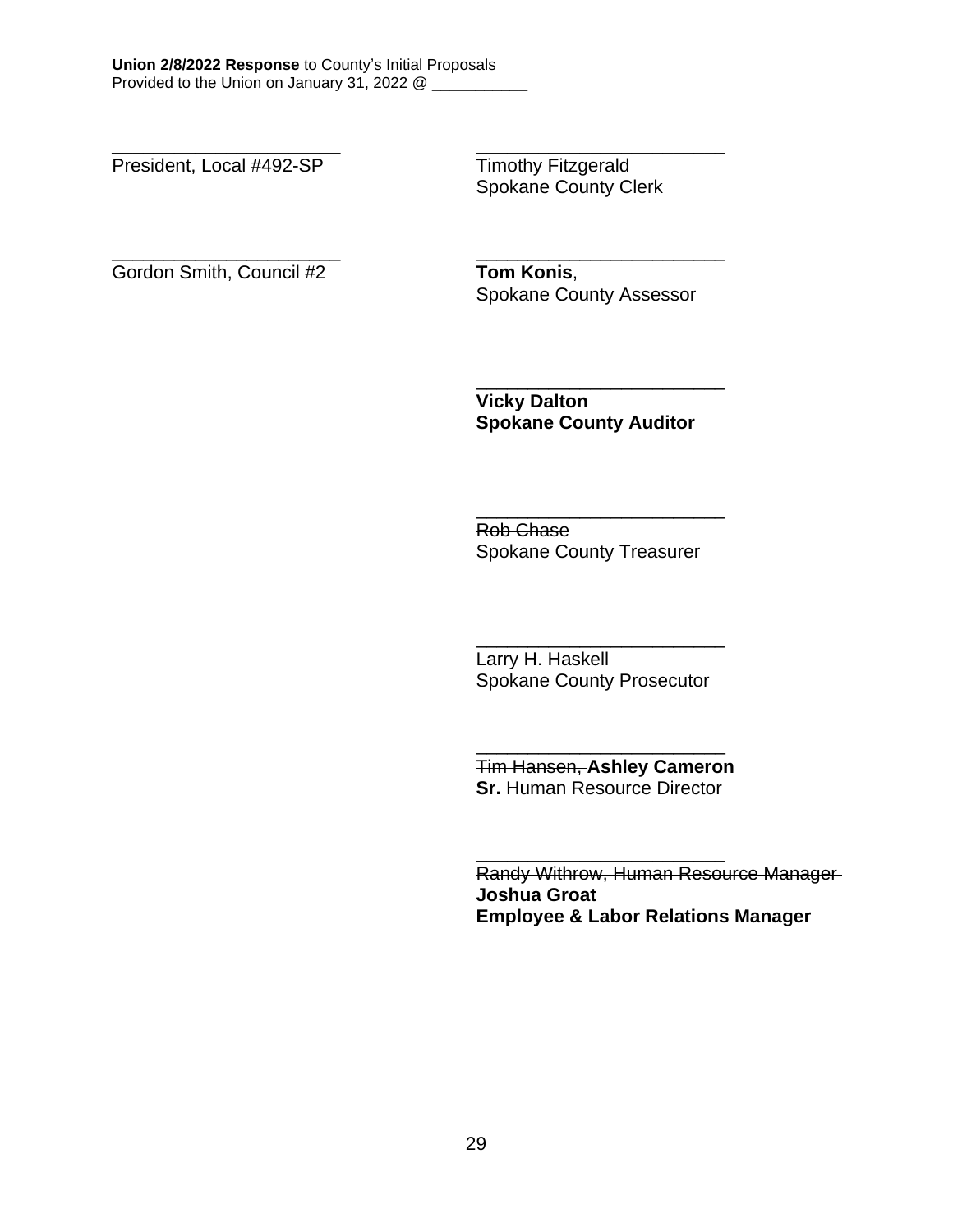### **Appendix "6" - SHARED LEAVE**

### **1. General:**

1.1 Occasionally County employees or their spouse/dependent(s) or other immediate family members contract a catastrophic, life threatening**,** severe or extraordinary illness or sustains a disabling injury preventing an employee from performing their job duties, or requiring the presence of the employee, whereby the employee exhausts his/her leave balances. The immediate family shall be defined as: A spouse, parent, children, brother, sister, grandparent, father-in-law, mother-in-law, brother-in-law, sister-in-law, or a more distant relative if living as a member of the employee's immediate family. Often co-workers who have substantial leave balances wish to donate some of their leave to these employees. Leave sharing is the mechanism to accommodate both groups.

1.2 This policy is divided into the following sections:

- Section 1 General
- **Section 2 Statement of Policy**
- **Section 3 Eligibility to Receive Shared Leave**
- Section 4 Leave Transference Process
- **Section 5 Donating Leave**
- Section 6 Administration

### **2. Statement of Policy:**

2.1 It is the policy of the County to permit employees (represented and nonrepresented) to donate vacation time to a co-worker who is suffering from a non-job related, life threatening, severe or extraordinary illness or sustains a disabling injury preventing an employee from performing their job duties, or who has an immediate family member (see 1.1) requiring the presence of the employee, who is suffering from a catastrophic, life threatening, severe or extraordinary illness, injury or other impairment as determined by the treating physician, and is out of vacation time and sick leave and who will immediately go on leave without pay or terminate employment.

### **3. Eligibility to Receive Shared Leave:**

3.1 An employee may receive leave under this program if the employee meets the criteria under 2.1.

3.2 Requests to receive leave sharing benefit shall be submitted to the Director of Human Resources Department. The Human Resources Director or designee may approve the request or convene a committee comprised of one (1) employee from the Human Resources Department, one (1) management employee and one (1) nonmanagement employee from another department, one (1) employee representing that employee's local **if** applicable and, as a non-voting member, the County Occupational Health Nurses. Each Union shall provide the County with the name of their designated representative and alternate. The committee members will be appointed by the Human Resources Director and will serve for a one (1) year term in order to provide consistency in the decision-making process. The decision of the committee shall be final; however, if the decision of the committee is to deny the request, the requester has the right to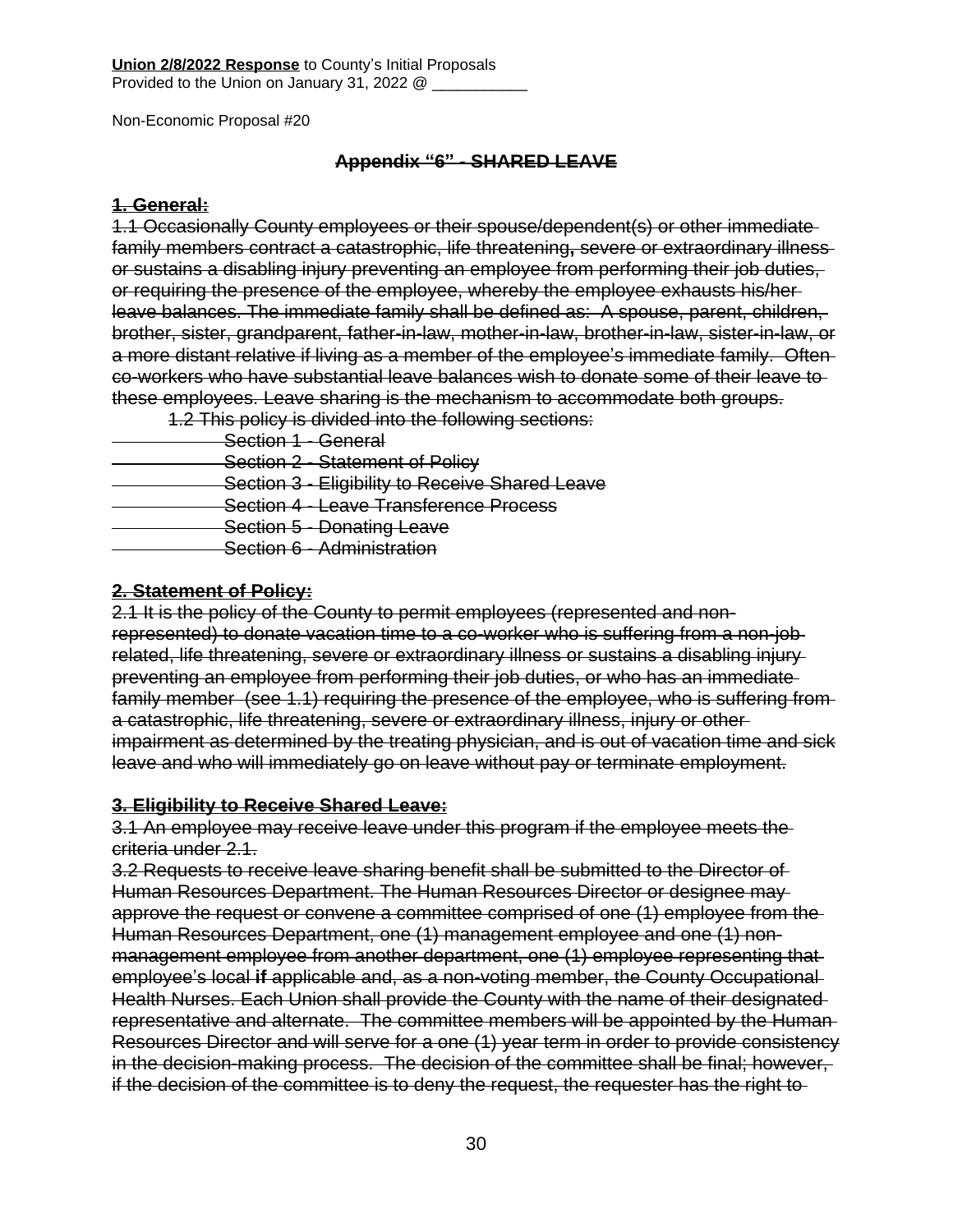petition the committee for reconsideration. The decision of the committee shall not be subject to the grievance procedure.

3.3 An employee must have exhausted his or her sick leave and vacation time before receiving shared leave. The manner in which the employee exhausted his or her sick leave or vacation time shall not effect his or her eligibility to receive Shared Leave, however, any employee who, within the twelve (12) months immediately preceding the request, is at step 5 of the Sick Leave Review process, as documented, will not be eligible to receive Shared Leave.

3.4 An employee receiving the leave sharing benefit shall receive no more than a total of 2,000 hours of such leave during the course of his or her employment with the Count 3.5 The employee's position must be one in which vacation and sick leave can be accrued and used.

3.6 The employee must be eligible to use vacation time and sick leave time.

3.7 The committee shall also approve leave sharing benefits for "after care" needs as prescribed by the attending physician.

### **4. Leave Transference Process:**

4.1 An employee wishing to receive shared leave shall submit a written request to the Human Resources Director and attach a detailed statement from the treating physician verifying the condition and expected duration. A union representative or any other person may submit the request on behalf of the employee.

4.2 The Human Resources Department will, after the request is approved, notify the employee's department head and request the department head to communicate the employee's eligibility for leave sharing to other employees in that department. Employees may request that the department head communicate the status with other departments.

4.3 There shall be no retroactive applications of donated leave.

### **5. Donating Leave:**

5.1 Employees wishing to donate leave shall send the Donation of Vacation form to the Human Resources Department for processing.

5.2 All leave donated under the leave sharing program shall be in thirty (30) minute increments. No difference will be made between the salary level of the donor and the recipient. The minimum amount of time for donation is four (4) hours.

5.3 An employee may donate to an individual(s) a maximum of eighty 80) hours vacation time in a calendar year. The County will accept all donated leave, but will provide donated time to the recipient as needed, but not to exceed one (1) pay period at any one time. Additional time will be awarded per pay period as needed until all donations have been used or Shared Leave is no longer needed. In the event additional Shared Leave is still needed additional requests will be made. Unused donations will be returned to the donator. Donated leave shall be retained until any prescribed after care program is completed, or bereavement needs are met not to exceed three (3) days, five (5) days if out of the immediate area . All donations will be entered as sick leave in the recipients account.

5.4 Donations of vacation time may not bring the donor's vacation balance below forty (40) hours.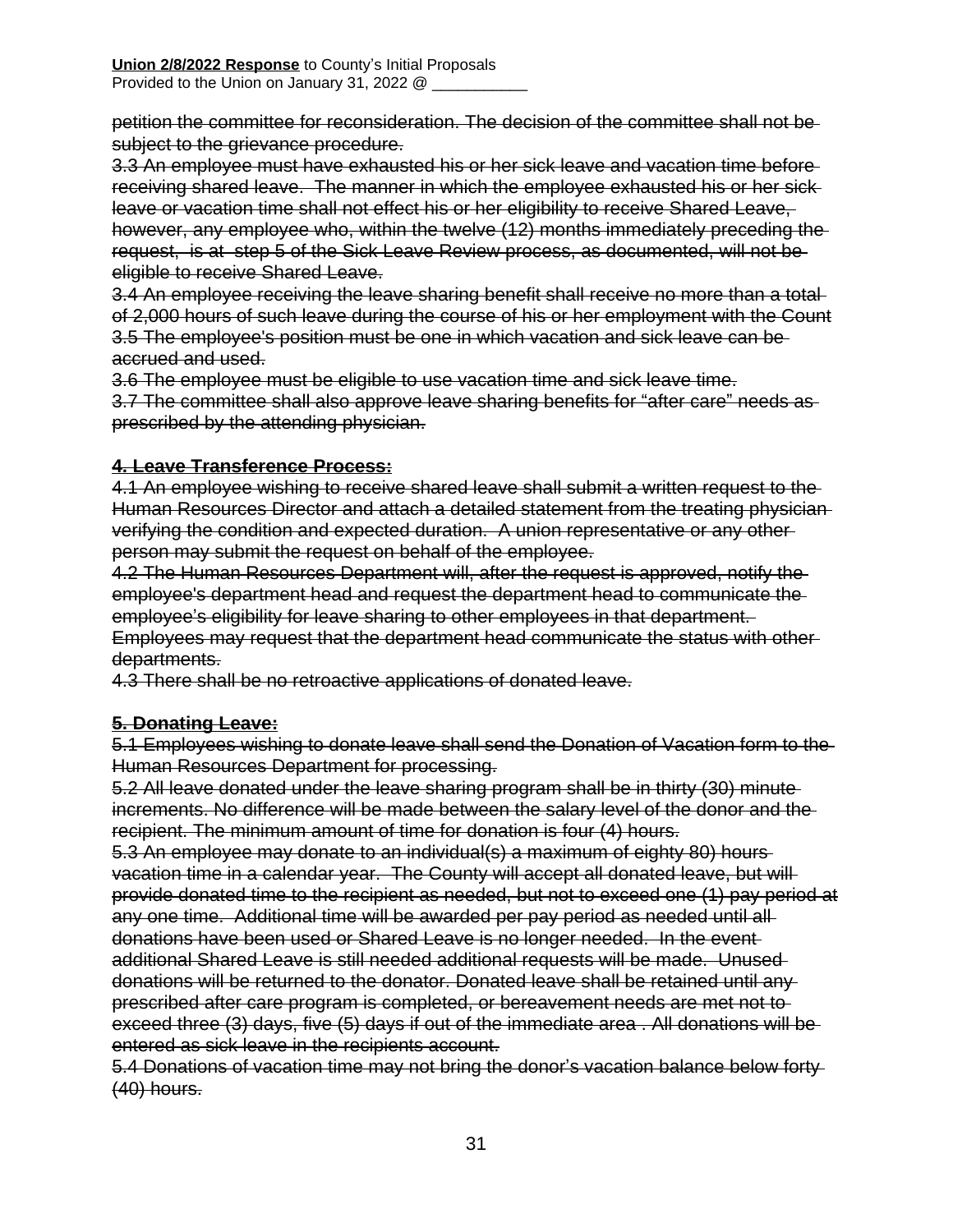5.5 All donations of leave shall be strictly voluntary and confidential and shall be done on the Donation of Vacation form, a copy of which is attached. The donor shall designate the recipient.

5.6 No employee shall be coerced, threatened, intimidated, or financially induced into donating leave.

**6. Administration:** The Human Resources Department shall administer the Leave Sharing Program.

### **7.1 Long Term Disability:**

 7.1 At the time Shared Leave is requested, Long Term Disability must be requested concurrently if the reason for Shared Leave is for an employee's personal medical condition and Shared Leave, when initially requested, will be for 90 days or more.

7.2 Long Term Disability must be applied for at the time requests for extensions of Shared Leave will, when combined, total 90 days or more.

7.3 The employee must not be receiving time-loss payments as a result of an onthe-job injury or illness or receiving long term disability payments.

7.4 In the event Long Term Disability is denied, Shared Leave may continue in accordance with the terms of the plan.

7.5 In no event shall an employee receive more money than what they would receive if they had been working by combination of any benefit plans.

7.6 The employee must provide timely information and periodic medical verification necessary for the processing of the LTD application and continuation of eligibility to receive Shared Leave. Failure to do so could result in the discontinuation of Shared Leave payments.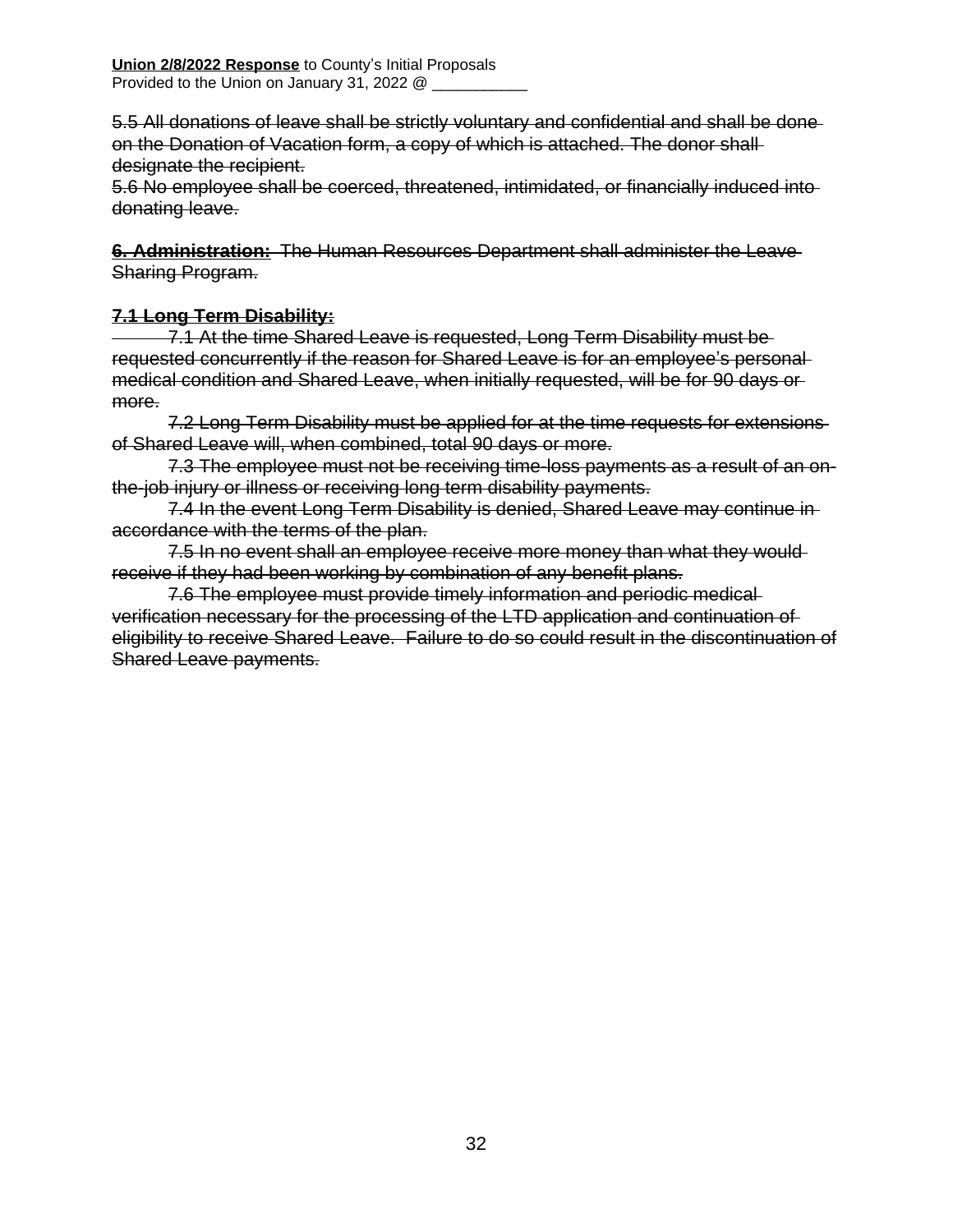### **Appendix "7" - CLASSIFICATION/REORGANIZATION**

**15.3** The Employers agree to follow the Spokane County Classification Plan as referenced below in the following articles and the Salary Range Table as found in Appendixes 1-4.

### **15.3 Positions and Classification Specifications:**

- 15.3.1 Position: Single job. A specific aggregate of duties and responsibilities assigned by department management to be performed by one employee within the Department.
- 15.3.2 Classification: One or more positions that are sufficiently alike with respect to duties and responsibilities to warrant using the same title, qualification requirements, descriptions/class specifications, job code number and pay grade as listed in Appendixes 1-4. Different positions within a classification may use different selection factors and recruitment processes.
- 15.3.3 The County agrees to update the classification specifications when requested by a department in a timely manner and provide written notice to the applicable local union. **If the County makes updates to a classification specification, the County will provide the Union fourteen (14) days notice prior to the implementation of the revised specification.** The Union will have 20 working **fourteen (14)** days from receipt of the notice to negotiate **discuss** the impact of changes to the existing classifications. The parties may extend the time frames by mutual agreement.

**15.3.4 Creation of New Classifications:** When the Department wishes to create a new classification within the bargaining unit, the following procedure shall apply:

- 15.3.4.1 A Job Analysis Request form shall be submitted by the Department to Human Resources for evaluation.
- 15.3.4.2 Human Resources, in collaboration with the Department, will evaluate job duties and responsibilities of a proposed classification. If it is deemed appropriate, a new classification will be designated by Human Resources. If the duties and responsibilities fit within an existing classification, it will be designated as such. Written notification will be sent to the local union of such action.
- 15.3.4.3 After Human Resources designates the new classification and salary, the Union shall have twenty (20) working days following receipt thereof to review the determination, and during this period request to negotiate the salary and the impact of implementation.

In the event that no agreement is reached, the union shall have the right to submit the issue to Step 3 (arbitration) of the grievance procedure.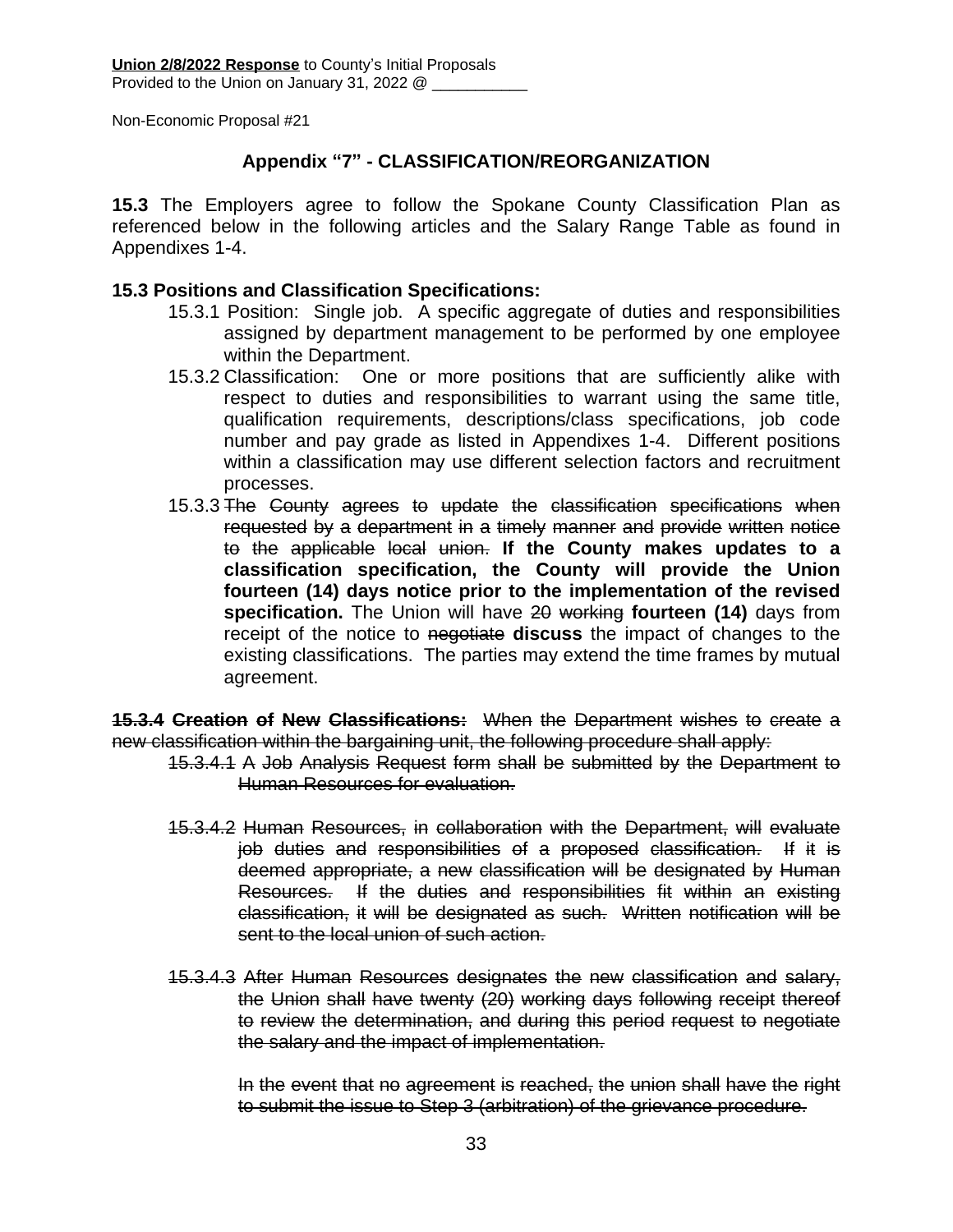15.3.4.4 Newly created positions shall be posted in accordance with specific labor agreements or supplemental agreements if applicable.

**15.3.5 Out of Class Pay:** Supplemental Agreements for out of class pay for temporary out of class assignments.

- 15.3.5.1Out of class pay will not be authorized in any case if there is no position in the department/division in the classification for which out of class pay is being requested.
- 15.3.5.2An employee who has been assigned by management or their immediate Supervisor to perform the essential duties of a higher job classification for more than one-half  $(\frac{1}{2})$  of a day and requests out-ofclass pay on his/her time card shall be paid for all such work at the higher rate of pay. Written/verbal approval shall be obtained from management or the immediate supervisor prior to working out of class and shall be signed off on the employee's timecard.
- 15.3.5.3The employee must meet the minimum requirements of the higher classification in order to be assigned the out of class, essential functions of the higher job classification. In the event the out of class assignment is expected to be temporary but is expected the exceed six (6) months, out of class assignments will be offered to employees based on seniority and ability. If no employee wants the assignment, management will assign the work in inverse order of seniority. It will be made clear to those performing the work that the assignment is temporary and what the expected duration will be. If the selected employee is a current bargaining unit member, that employee's seniority within the bargaining unit will be continuous, un-interrupted and will continue to accrue during the time of the temporary assignment.
- 15.3.5.4If the employee works continuously in the higher classification for nine (9) months, the position may be submitted by Human Resources, Department Management or the employee for reclassification consideration in accordance with Section 15.3.6 of this Article.
- 15.3.5.5 If the reason for the continuous higher classification work is due to the regularly assigned employee being on leave due to an extended injury or illness, the parties will meet to discuss the issue.

**15.3.6 Reclassifications:** Employees shall have the right to request re-evaluation utilizing the following procedures. In any case, an employee cannot be reclassified if they do not meet the minimum requirements of a position to which they are requesting reclassification to.

15.3.6.1 Requests for reclassification may be the result of either a nine (9) month or greater assignment working out of class, or a significant change in duties and responsibilities. All requests shall be submitted on a Job Analysis Request form. An employee or the employer may file a request.

15.3.6.2 Positions submitted for reclassification consideration, related to a nine (9) month out-of-class assignment must have the Elected Official, Department Head or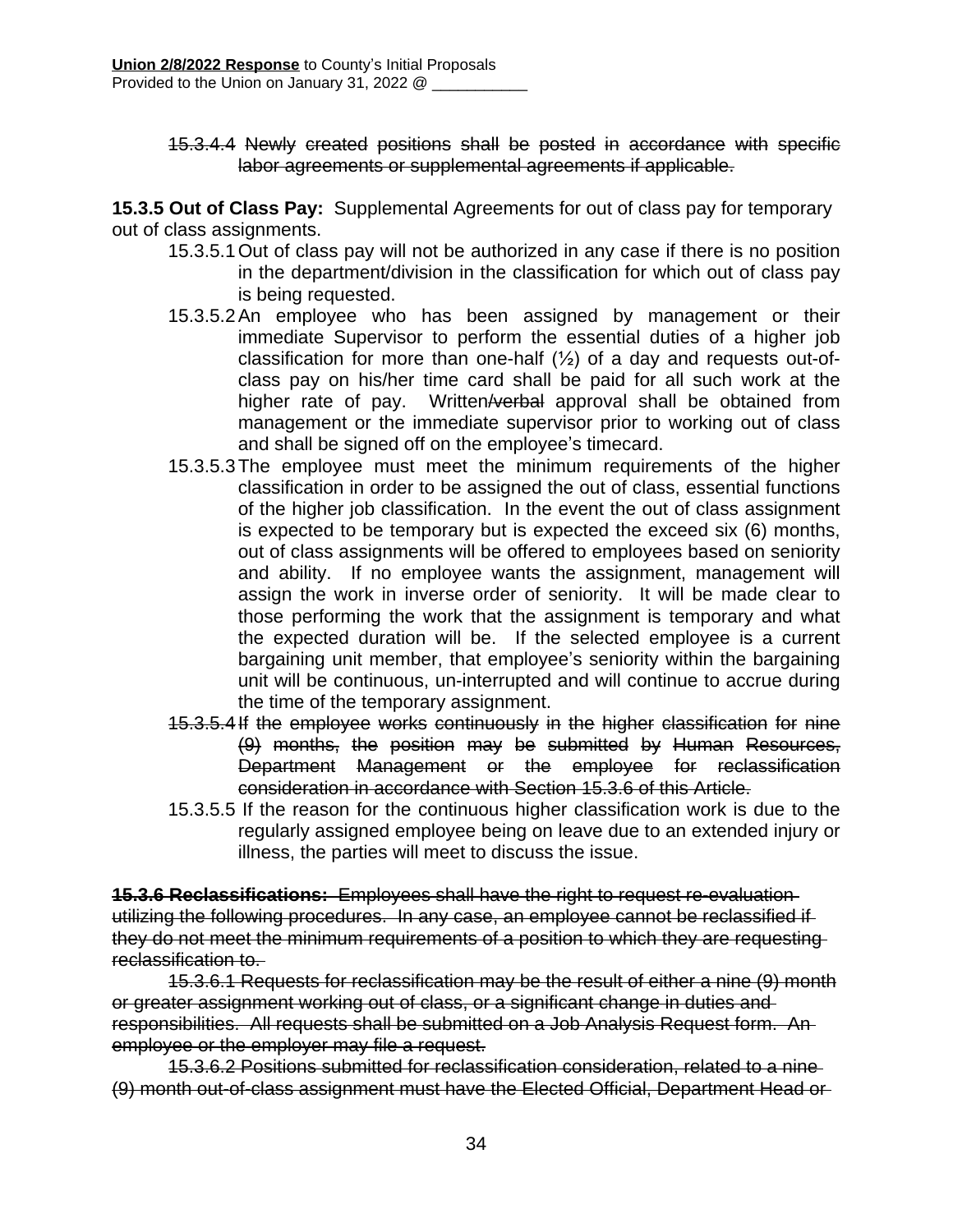designee's signature concurring with the request for reclassification consideration. The Elected Official, Department Head or designee shall have 10 working days to respond in writing to the request and/or forward request to Human Resources.

15.3.6.3 Regarding positions submitted for reclassification consideration due to a significant change in job duties, the employee or department must detail those duties that are contained within a different class specification or are not contained within the employee's current class specification. Additionally, the requester must specifically detail how long they have been performing the duties for more than 50% of their work time as well as how long that type of assignment is expected to continue. Such requests must also have the Elected Official, Department Head or designee's signature concurring with the request for reclassification consideration. The local union shall be forwarded a copy of the request. The Elected Official, Department Head or designee shall have ten (10) working days to respond in writing to the request and or forward the request to Human Resources.

15.3.6.4 If there is no concurring signature from the Elected Official, Department Head or designee in either case described in 15.3.6.2 or 15.3.6.3 above, the employee must discontinue performing the out of class duties that formed the basis for the request. Additionally the Elected Official, Department Head or designee must assure there is no assignment of out of class duties.

15.3.6.5 If the employee and Elected Official, Department Head or designee agree on the body of work and the work continues to be assigned but there is disagreement on the proper classification the reclassification request may be submitted to step 2 of the grievance procedure.

 15.3.6.6 If agreed to and approved, and the employee has been receiving out of class pay, the effective date of the reclassification shall be the tenth (10th) working day after the request was submitted by the employee to the Elected Official, Department Head or designee.

15.3.6.7 If there is disagreement between the employee and the Elected Official, Department Head or designee regarding the content of the information on the Job Analysis Request, the reason for the disagreement will be discussed with the employee and the Union. The employee and Union will have ten (10) working days to address and revise the area(s) of disagreement. If the revised request is received by the end of the ten (10) working days, and if agreed to and approved, the effective date of the reclassification shall be the tenth (10th) working day after the request was initially submitted by the employee to the Elected Official, Department Head or designee.

15.3.6.8 If a revised request is not received by the end of the ten (10) working days, the effective date of the reclassification shall be the tenth (10th) working day after any subsequent submissions have been agreed to and approved by the Elected Official, Department Head or designee.

15.3.6.9 Once Human Resources has received the reclassification request, they will respond within thirty (30) working days as to their determination of reclassification. The parties may mutually agree to extend the thirty (30) working days.

15.3.6.10 If there is no concurring signature from the Elected Official, Department Head, designee or Human Resources after attempts are made to resolve the disagreements, the employee may submit the reclassification request to step 2 of the grievance procedure.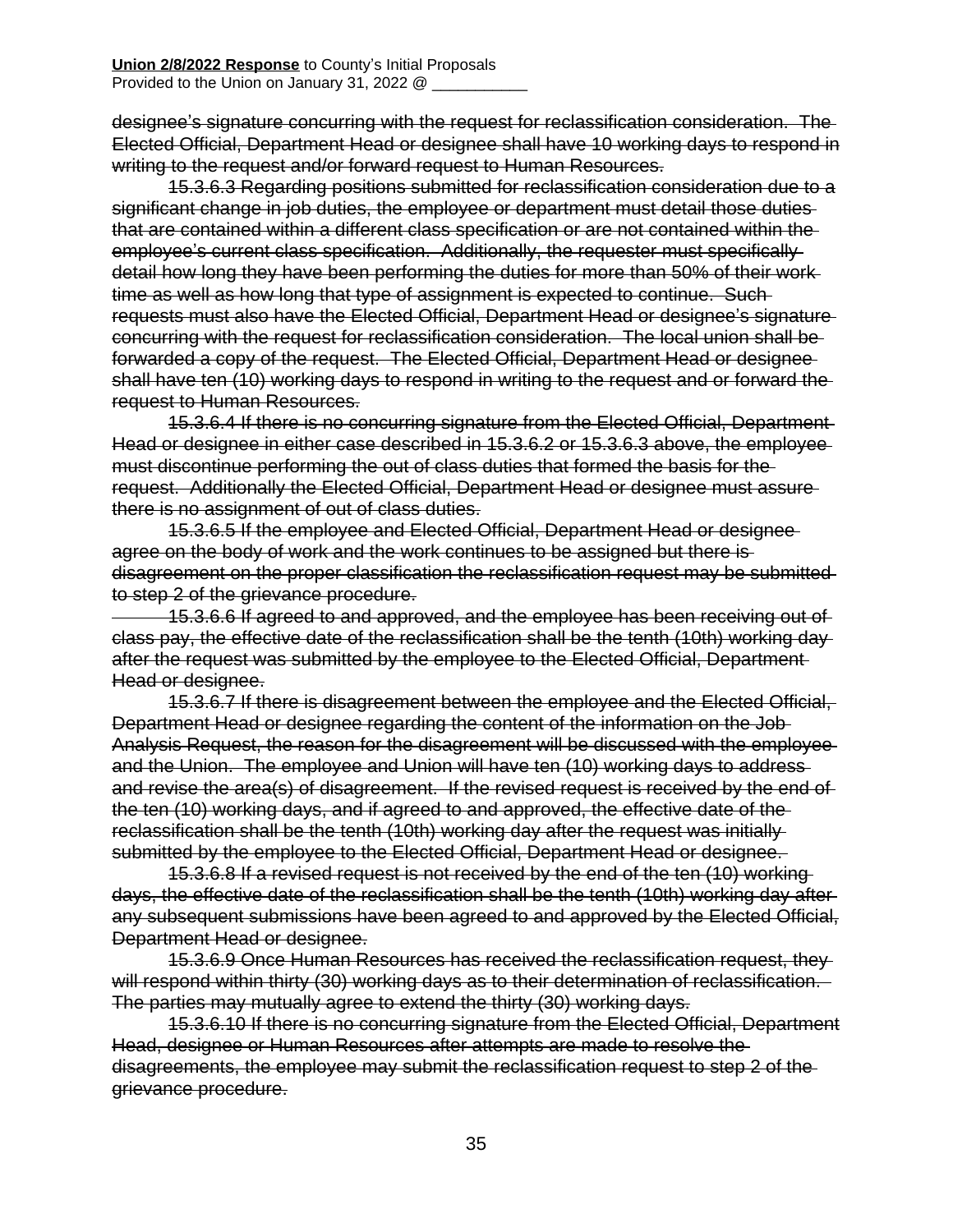15.3.6.11 No employee shall be allowed to request reclassification consideration if it has been less than one year from the date of the last reclassification determination.

15.3.6.12 Reclassified positions with no incumbent shall be posted in accordance with specific labor agreements or supplemental agreements if applicable.

**15.3.7 Wage/Range Adjustments for Existing Classifications:** In the event there is a recruitment or retention problem indicating the relative market value of the classification may need reviewing, the Department*,* or Human Resources may request a job analysis and/or salary survey be conducted to determine the appropriateness of the salary even when there is no significant change in duties and responsibilities or there is no ninemonth out of class assignment. In the event the results of that study indicate the salary needs adjusting, the parties agree to negotiate the salary and the impact of the adjustment on the affected employees.

### **15.3.8 Administration of Rates of Pay:**

Administration of rates of pay shall be as follows:

No employee shall be paid at a rate of pay less than the minimum nor more than the maximum salary range established for his/her job classification as set forth in the pay plan. All pay rates in the pay plan are based upon full time employment at the normal working hours for the position.

### **15.3.9 Calculating Hourly Wage:**

 15.3.9.1 For the purposes of calculating the hourly rate of pay for employees who are paid on the basis of a monthly salary, hourly wages shall be determined by the following formula:

Annual Salary divided by weekly hours worked divided by 52 weeks = Standard Hourly Rate.

15.3.9.2 The above formula is used to calculate the Standard Hourly Rate for determining overtime pay, sick leave payout, and vacation leave payout.

### **15.3.10 Starting Rate Upon Initial Employment:**

15.3.10.1 New employees to Spokane County shall be appointed at a step within the pay range, not to exceed step three (3), in effect for the particular classification or position to which the appointment is made.

15.3.10.2 Advance step placement of new hires may surpass current employees' step placement in that classification only after the following have been considered: Work History – the candidate has performed the work either as a long-term intern or in a like-kind position.

- A) Salary History paying a salary commensurate with what a candidate is earning (or has earned) while working in a like kind position.
- B) Recruitment Difficulties the scarcity of qualified applicants, number of rejected job offers and the turnover rate for a position. An individual who possesses skills difficult to find in the labor market may be in higher demand and therefore may warrant consideration for advance step placement.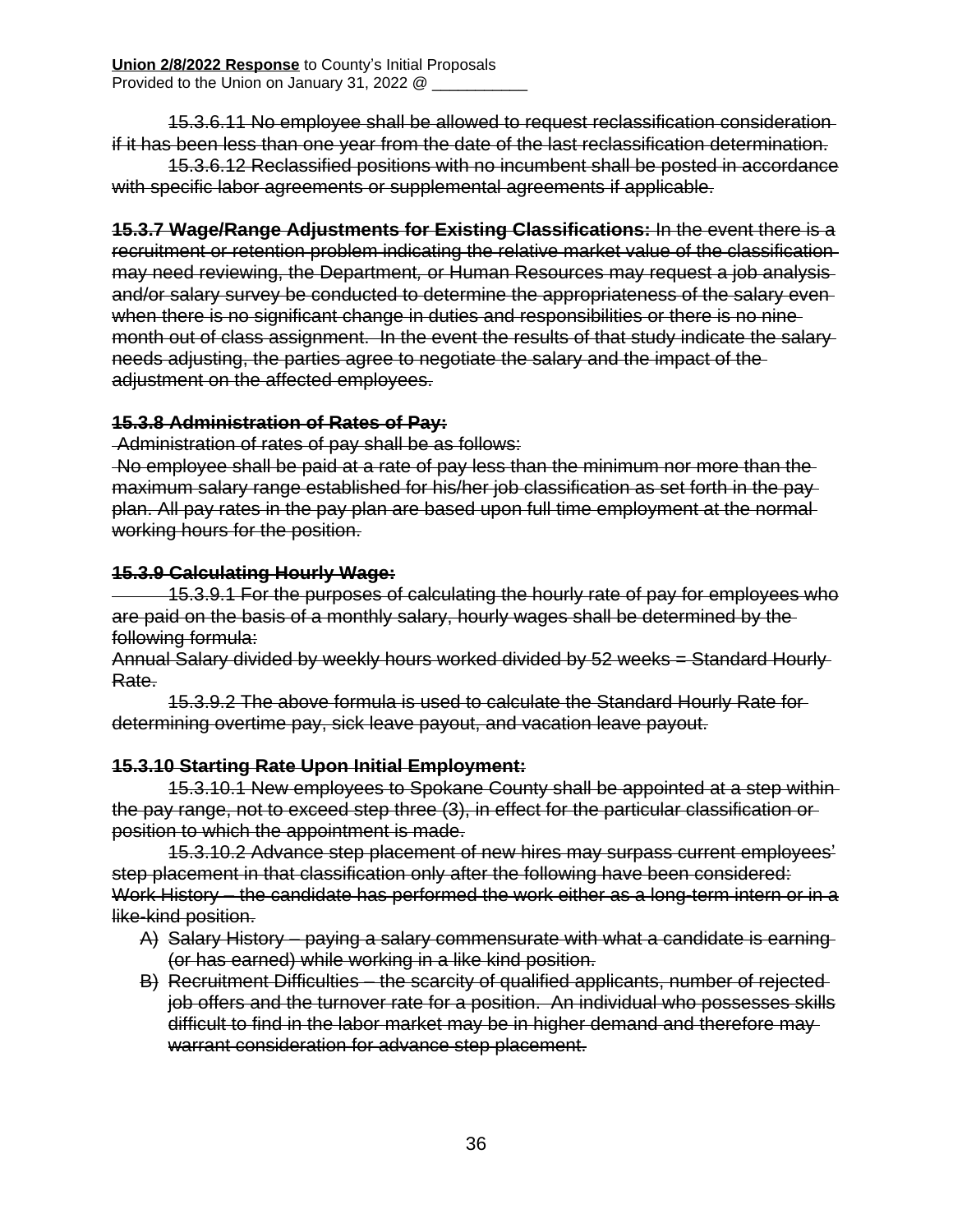- C) Department Budget the requesting department must demonstrate their ability to pay the salary of the advance step placement. The placement must not result in additional budgetary impacts within the department.
- D) Existing Employees the candidate's work history and skill shall be compared to current employees in the same classification whose wages would be surpassed by the candidate.

15.3.10.3 The decision of advance step placement shall be at the HR Director or designee's discretion and that decision shall be final and binding. Such decisions shall not be subject to the grievance process.

15.3.10.4 The HR Director or designee shall notify the Union Business Representative of the Department's advance step placement when received and notify the Union Business Representative when a decision on the request has been made.

. 15.3.10.5Advanced step placement shall not surpass current employees step placement in that classification.

15.3.10.6 Upon successful completion of a minimum six (6) months (975 or 1040 hours worked) probation period, the new employee will receive one (1) step increase. Subsequent step increases shall be at twelve (12) month intervals from the date of the 6 month increase, until the top step is achieved.

**15.3.11 Pay Rate Upon Promotion:** A current regular employee who is promoted shall be paid at the step in the new range which represents at least a MINIMUM OF 5.12% over the rate of pay received immediately prior to the promotion or at the minimum step of the new range, whichever is greater, provided that such increase does not exceed the maximum step of the new range. If the promotion is a result of a competitive recruitment for a new or vacant position, the employee will receive a step increase six (6) months after the effective date of beginning the new job assignment. Subsequent step increases shall be at twelve (12) month intervals until the top step is achieved.

### **15.3.12 Pay Rate Upon Reclassification:**

15.3.12.1 Reclassification to a higher classification:

If an individual position is reclassified with an incumbent employee in the classification and there is no competitive recruitment process, the employee shall be placed at the lowest step in the new range that provides at least a 5.12%, over the rate of pay received immediately prior to the reclassification or at the minimum step of the new range, whichever is greater. The resulting increase cannot exceed the maximum step of the new range. The employee will receive a step increase twelve (12) months after the effective date of the reclassification. Subsequent step increases shall be at twelve (12) month intervals until the top step is achieved.

15.3.12.2 Reclassification to a lower classification:

If an individual position is reclassified with an incumbent employee in the position, the employee shall be "Y" rated. "Y" rating shall be defined as follows: An employee shall continue to receive compensation at their current rate if that rate is higher than that provided for their new classification/position. The employee will be considered ineligible for an increase in pay until an adjustment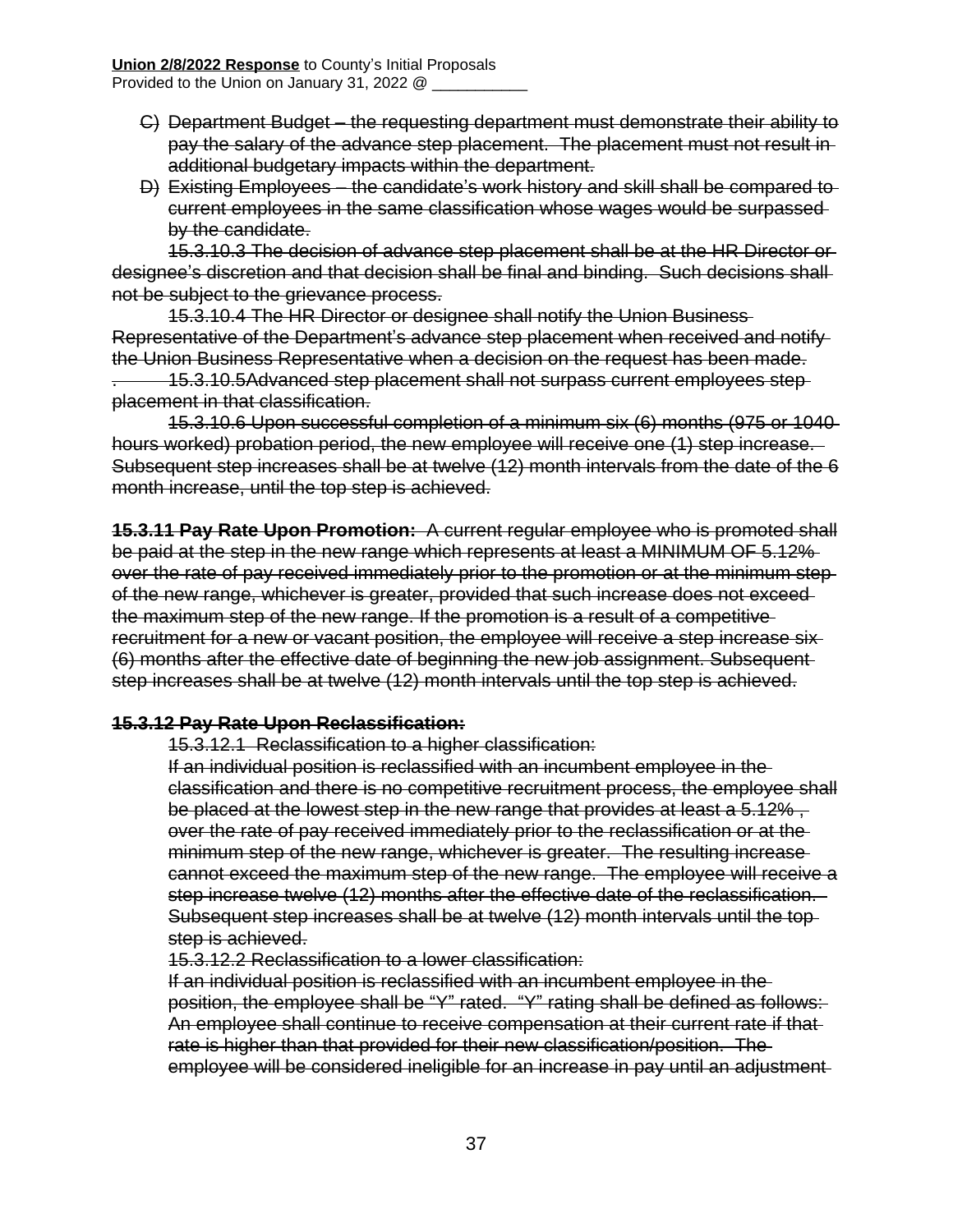in the salary structure or a promotion to a classification with a higher salary range brings the employee's rate of pay within the established range for the position.

- **15.3.13 Pay Rate Upon Wage/Range Adjustments:** Classifications which are adjusted to a higher salary range shall have those affected retain their individual step to a maximum of ten percent (10%). Further, the affected employees shall retain their current step date unless otherwise negotiated and agreed to in writing.
	- Wage adjustment does not result in a change in steps
	- Promotion adjustment of step at six months and then annually after the step increase
	- Reclassification step increase after one year from effective date then annually

### **15.3.14 Pay Rate Upon Demotion or Reduction:**

- 15.3.14.1An employee who is demoted/reduced shall be paid in the range for the lower classification at a rate that is closest to their rate prior to the demotion without exceeding the prior rate. Upon demotion, the existing anniversary date shall be eliminated and the date of such demotion shall be used to calculate the new anniversary date.
- 15.3.14.2An employee who returns to their former classification during their probationary period following promotion shall receive the same step date in the lower pay range as held before promotion, provided that adjustments shall be made to take into account any step increases which would have occurred had the employee not been promoted.
- 15.3.14.3An employee who accepts a demotion/reduction or bidding to a lower classification or a previous classification shall be placed in the step that causes the employee the least amount of financial loss. If the employee is still a probationary employee, they will be placed at the step they held prior to the promotion

**15.3.15 Pay Rate Upon Transfer:** An employee who transfers from one position to another within the same classification or different classification within the same salary range, shall continue to receive the same rate of pay as before the transfer and retain their current step increase date.

- **15.3.16 Adjustments to the Anniversary Date (Step Adjustment Date):** In addition to the provisions of 15.3.11, Pay Rate Upon Promotion, 15.3.12, Pay Rate Upon Reclassification, and 15.3.13, Pay Rate Upon Wage/Range Adjustment, the anniversary date for a step increase for an employee shall be adjusted under the following circumstances:
	- 15.3.16.1 If an employee is returned to his/her former classification within a promotion probation period, the anniversary date held prior to such promotion shall be re-established.
	- 15.3.16.2 When an employee returns from layoff and is reemployed in the same classification as originally held, the original anniversary date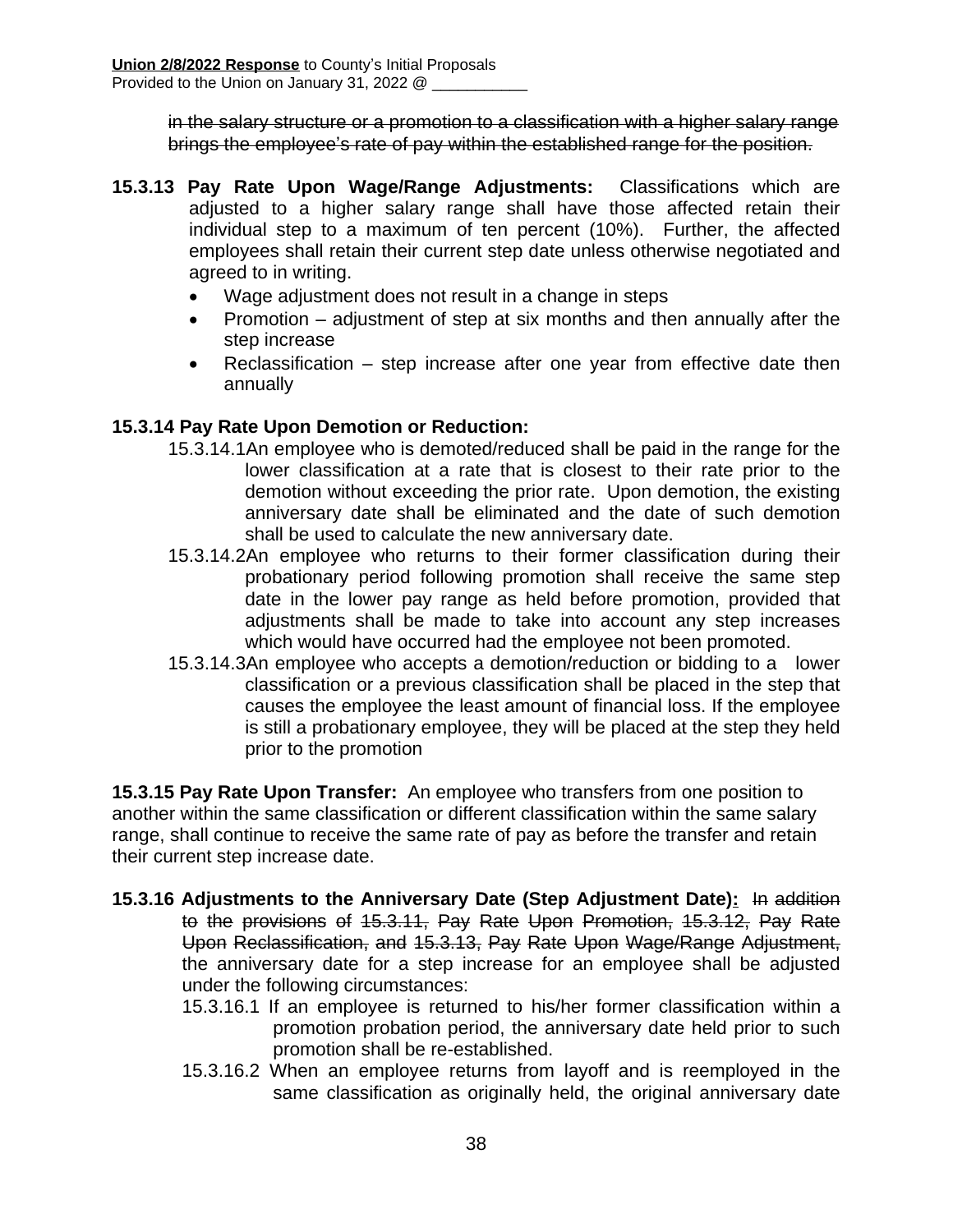will be adjusted in accordance with County policies and procedures in effect on August 9, 2001.

- 15.3.16.3 When an employee returns from layoff and is reemployed in a classification other than that originally held, the reemployment date shall be used to calculate the new step and longevity dates.
- 15.3.16.4 Unless protected by law, step dates and longevity dates will be adjusted for unpaid leave.
- 15.3.16.5 Step dates and longevity dates shall not be adjusted for paid leave.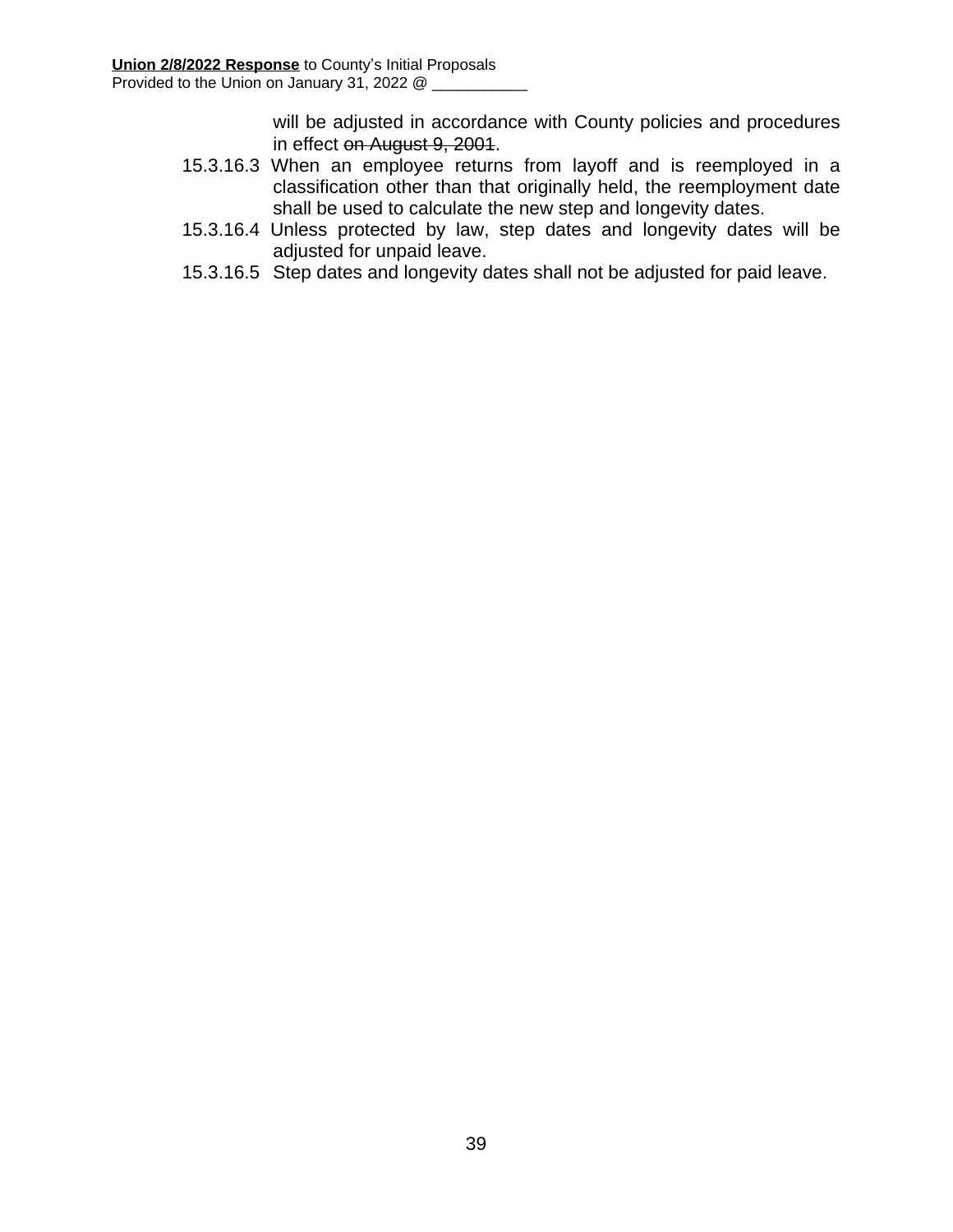**Union 2/8/2022 Response** to County's Initial Proposals Provided to the Union on January 31, 2022 @

Non-Economic Proposal #22

### **Appendix "8"- Seven Tests of Just Cause**

**Reasonable Rule or Work Order**. Is the rule or order reasonably related to the orderly, efficient, and safe operation of the business?

• Is the rule or instruction straightforward and stated in language that is easy to understand?

Have you been consistent and unbiased in applying the rule or standard? Is it applied consistently throughout your department?

What is your department's discipline record for violation of this rule or standard? **Notice**. Did the employee receive adequate notice of the work rule or performance standard and the possible consequences of failure to comply?

• Is the violated work rule or performance standard published? Is it up to date and relevant to the business needs of your unit?

• How was the employee made aware of it (department orientation, bulletin board, deskmanual, staff meeting notes, prior oral or written communication, employee's job description, written standards)?

What evidence do you have that the employee is aware of it, and understands it (new employee orientation, signature on a routing slip, signoff page)?

- Have you reviewed the employee's personnel file?
- Has this issue been raised in performance appraisals or previous disciplinary actions? If so, how recently?

Prior notice may not be necessary in cases of serious misconduct such as theft, insubordination, or job abandonment.

**Sufficient Investigation**. Did you conduct an investigation before making a decision about taking disciplinary action?

- Why do you suspect that a work rule violation or performance discrepancy occurred?
- Can the employee perform the task? Is there a history of successful performance, or could the employee need additional training?

Are there witnesses other than you? List others who may have knowledge ofthe issue through involvement or as witnesses (supervisors, employees, clients). Interview them and take notes.

Are there written records pertinent to the case in your department or elsewhereon campus? Should in-house records be secured under lock and key during the investigation?

- $\bullet$  Are there written processes or procedures which have a bearing on the case?  $\bullet$  Isthere equipment that should be examined by you or experts?
- Do you need to call Internal Audit or the Campus Police? If you suspect-

misappropriation of University resources, you should immediately contact Internal Audit and your E/LR Consultant. Your own investigation will proceed, but other offices may provide information which becomes part of your evidence.

**Fair Investigation**. Was your investigation fair and objective?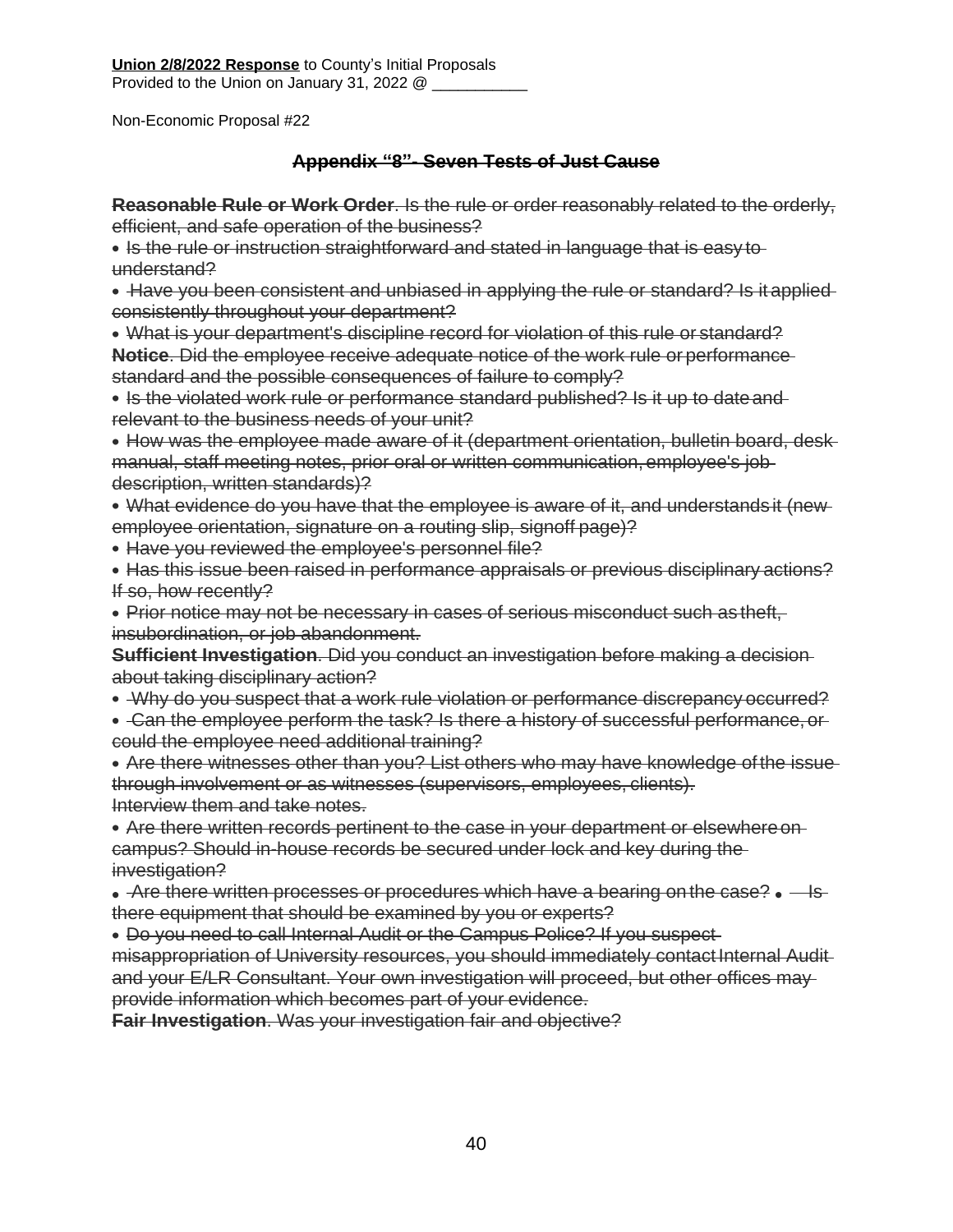#### **Union 2/8/2022 Response** to County's Initial Proposals Provided to the Union on January 31, 2022 @

- How long ago did the alleged infraction occur? (Unnecessary delays may send a message that you don't consider the infraction to be serious.)
- If you think you already know what happened, have you looked only for evidence to support your theory?
- Should you conduct the investigation, or are you too close to what happened tobe objective?
- Should the employee remain on the work site during the investigation? (Do youfear sabotage, or is the employee a threat to others?)
- Have you made every effort to reconcile conflicting statements or other conflicting evidence? Are you prepared to discard what you cannot validate?
- Have you given the employee a chance to appear (with a representative if applicable), to tell their side of the story and respond to the evidence youhave gathered?
- **Proof.** During your investigation, did you find proof of misconduct or of a performance discrepancy?
- What conclusions are clearly supported by the evidence you gathered?
- Remember that evidence must be truly substantial, not flimsy or slight, to form a basis for taking disciplinary action.
- **Equal Treatment**. Have you dealt with your employees equally, without discrimination? Are work rules applied consistently?
- Are all employees held accountable for the performance standards established for their positions?
- Have similarly situated employees (similar records and infractions) received the same discipline?
- What is your department's record for taking disciplinary action for this type of infraction? What is the campus' record? (Explore this with your E/LR Consultant.)
- **Appropriate Discipline**. How do you decide what's appropriate?
- Is the discipline you propose to take reasonably related to the seriousness of the problem? (Did the violation pose serious safety problems or create work flow disruptions for the department?)
- Is it reasonably related to the employee's record (length of service and overall performance)? Is this violation part of a pattern?
- Do you have the authorization to take this action, or should you have it reviewed bythe next level of management?
- A minor infraction does not merit harsh discipline unless it is a repeat occurrence by the employee.
- Given the same violation for two or more employees, their respective records of service provide the only basis for administering different disciplinary actions withoutbeing subject to a charge of discrimination.
- What personnel program is the employee part of (Union contract, CCS)? Consult your E/LR Consultant.